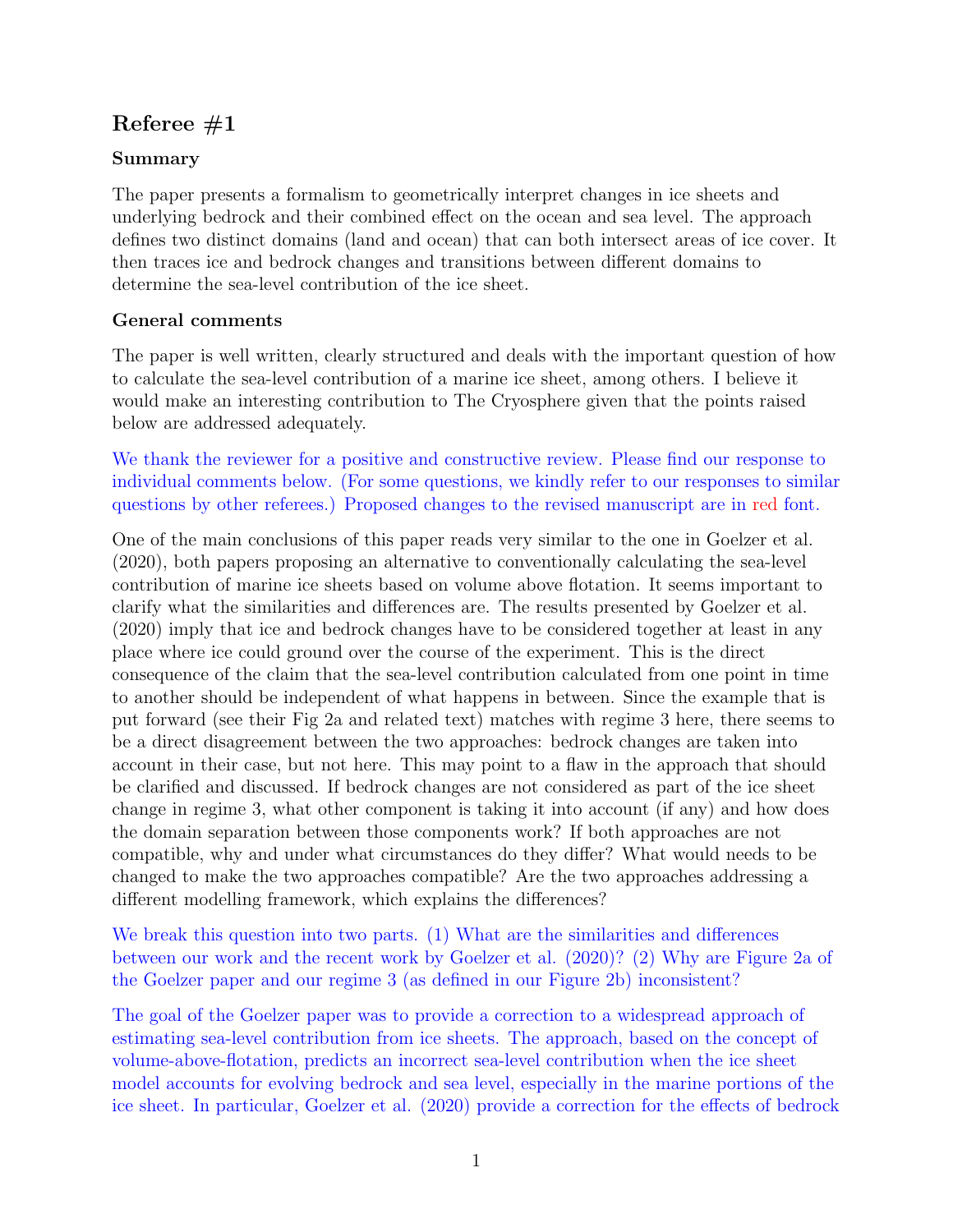elevation change and externally forced (spatially uniform) sea level in stand-alone ice sheet models. Our goal here is to formulate a  $*$ new $*$  field – rather than a correction term – that can be utilized not only to quantify ice sheets' contribution to sea level, but also to track evolving grounding lines and coastlines in a seamless manner in light of feedbacks from solid Earth deformation and sea level adjustment. Our formulation can accommodate changes in bedrock and sea level caused by any geophysical processes, and is applied to a whole suite of modeling architectures: from stand-alone ice sheet models (e.g., many of ISMIP6 participating models), to models that account for isostatic adjustment of bedrock (e.g., Le Meur and Huybrechts, 1996; Pattyn et al., 2017) or a self-consistent GRD (gravitational, rotational, deformational) response of the solid Earth (e.g., Gomez et al., 2013; Larour et al., 2019). In the latter set of models, our formulation ensures mass conservation in the Earth System by exchanging mass between land and ocean, accounting for induced GRD response of solid Earth, and adjusting the ocean area through grounding lines and coastlines migration simultaneously. We will include the following in the Introduction of the revised manuscript:

> ...Inclusion of evolving bedrock and sea level in a dynamical ice sheet model, however, requires a modification to the existing method of estimating sea level contribution. The method, based on the concept of volume-above-flotation, yields inaccurate results for the marine portions of the ice sheet. In their recent work, Goelzer et al. (2020) provide appropriate corrections for the effect of bedrock elevation change and externally forced (spatially uniform) sea level. Our goal here is to formulate a new field, rather than a correction term, that can accommodate changes in bedrock and sea level caused by any geophysical processes, and is applied to a whole suite of modeling architectures: from stand-alone ice sheet models to those that account for a self-consistent GRD response of the solid Earth (e.g., Gomez et al., 2013; Larour et al., 2019). In the latter set of models, our formulation ensures mass conservation in the Earth System by exchanging mass between land and ocean, accounting for induced GRD response of the solid Earth, and adjusting the ocean area through migration of grounding lines and coastlines.

Regarding the second question, it appears that we were not clear enough in the manuscript in terms of explaining the physical significance of three regimes. To facilitate discussions, we compile relevant figures below (Figure 1). Based on the evolving ice thickness  $\Delta H$ , bedrock elevation  $\Delta B$ , and mean sea level  $\Delta S$ , we classify 3 regimes of the ice sheet. In regimes 1 and 3, grounded ice remains grounded and floating ice remains floating, respectively, over the considered time period  $\Delta t$ . Regime 2 only captures the portion of the ice sheet that experiences transition from grounded to floating state, or the reverse, over the course of  $\Delta t$ . Now let us interpret Figure 2a of Goelzer et al. (2020) from the lens of the three regimes we've classified. Over the period  $\Delta t = t_4 - t_1$  (see top panel in the figure below), as correctly pointed out by the reviewer the floating ice remains floating (equivalently, our regime 3) and hence the column of ice does not contribute to barystatic sea-level change during this period. Even though  $\Delta B$  and  $\Delta S$  do not appear to play any role in this regime (as they do not appear explicitly in equation 7), the fact is that they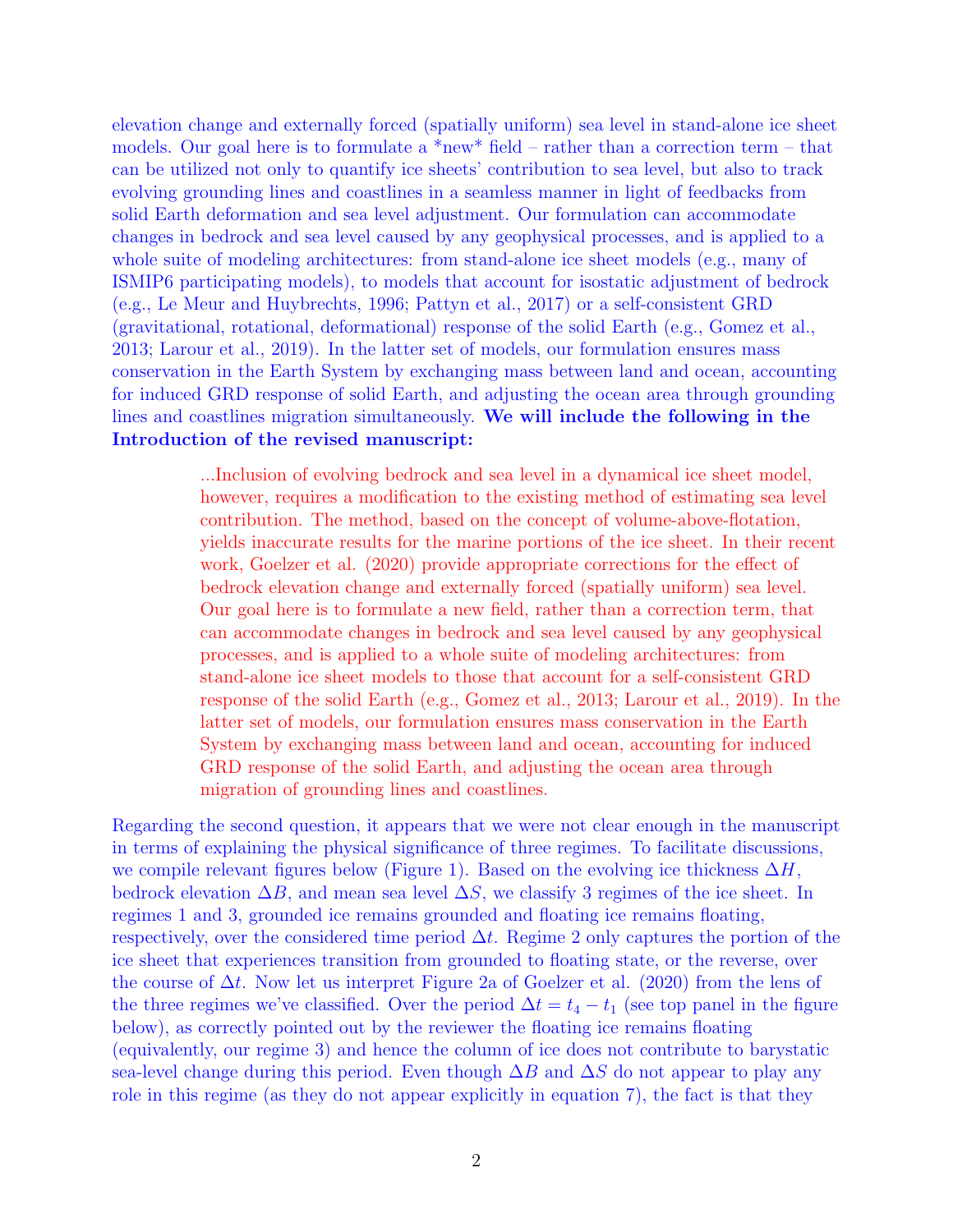determine the new grounding line position and hence the domain of regime 3. Reviewer's remark that we do not consider the effect of evolving bedrock elevation in regime 3 is therefore not accurate. If we consider  $\Delta t = t_2 - t_1$ , on the other hand, the column of ice does contribute to sea level because the then-floating ice is now grounded (equivalently, our regime 2), and we will have to consider the effect of  $\Delta B$  and  $\Delta S$  explicitly while estimating the sea-level contribution of the ice column over this shorter period. This is consistent with the interpretation made by Goelzer et al. (2020). Although there is consistency between the two methods for particular cases such as the one discussed above, it is important to note that our formalism captures the additional effects of a spatially variable mean sea-level (and gravitational fields in general) induced by any geophysical processes. We will clarify this in the description of the three regimes in the manuscript.



Figure 1: Top: Figure 2a of Goelzer et al. (2020). Bottom: Figure 2b of our paper.

While the first few words in the abstract seems to say that this paper is about representing ice sheets in models, the mention of geodesy later may suggest that observations of ice sheets are equally addressed. If the aim is indeed modelling, I think this should be made clear and a clearer distinction be made from observations. If both should be addressed at the same time, I suggest to make sure that the presented formulations make sense in both realms.

By design, the proposed formalism is very generic and it can be used for applications with modeling, observations or combination of models and observations. We will provide a specific example for each case in the revised manuscript. Many aspects of our formalism including a generic level set for coastlines and grounding lines (see our response to comment #P4.l6 on page 9) can be used for both modeling and observational applications. However, due to lack of observed data for some fields (e.g., change in bedrock elevation beneath the ice sheet), some other aspects of the formalism (e.g., Eq. 7) are more suited for model-based studies. We will mention this explicitly in the manuscript.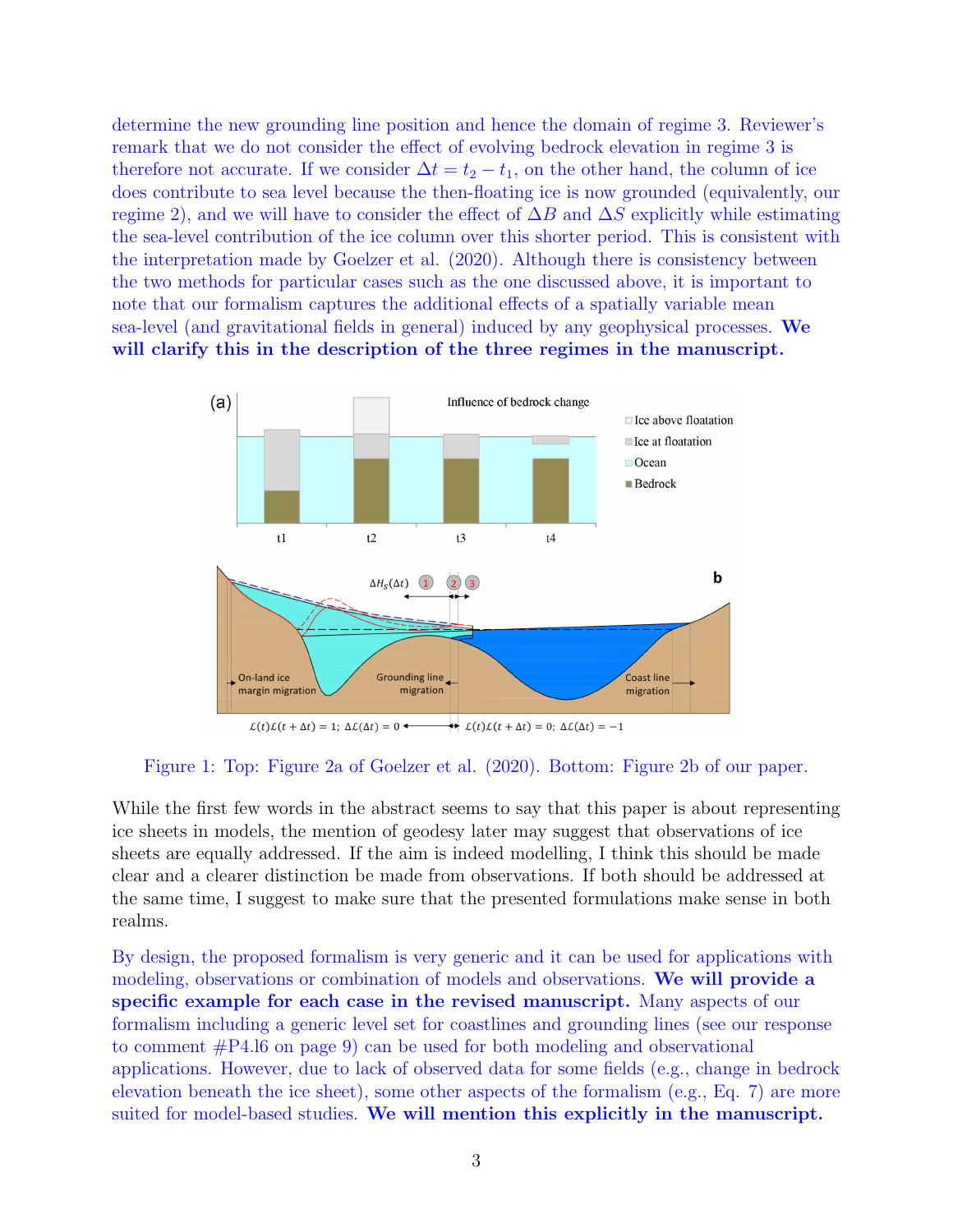While I appreciate the formal description of the case, I miss better guidance of the reader through what is a difficult problem to understand and visualise. Recurrent redefinitions of variables (see example  $S(w,t)$  below) should be avoided, individual terms in the equations should be better explained and examples should be given where possible. This particularly applies to cases where the formalism uses familiar concepts and applies them to something else (e.g. floatation condition for ice applied to define the ice free coastline).

Based on this and similar comments from two other reviewers, we desire greater clarity in defining some of the variables and terminologies. As you will find in our responses below (see also our response to two other referees), we will present more precise definitions of the key terminologies and expand descriptions of individual terms appearing in the equations. We appreciate this comment, as it greatly helps to improve the focus and clarity of the manuscript.

For understanding and reproducing the results it would be useful to provide access to the data and tools used to produce the results and plots in Figure 3. Please consider making the geometry and scripts available.

## Agreed. We will add the following in the end of the manuscript.

Code and data availability: Data and a Matlab script used to produce Figure 3 are available online at \*DATA LINK\*.

## Specific Comments

P1.l1 Not all ESMs include ice sheet components. Reformulate.

## Agreed. We will rephrase the sentence:

Polar ice sheets are important components of the Earth System.

P1.l2 The connection between ESMs and geodesy is not clear to me. E.g. observation don't exist for ESM paleo simulation where the formalism should also hold.

ESMs are intimately tied to geodesy, even if these models are not constrained by paleo data. Some of the fields considered in our formalism such as mean sea-level, geoid and bedrock topography are defined relative to a common geodetic datum, such as the International Terrestrial Reference Frame. These fields essentially describe the "shape" of the Earth, and modeling and measuring of which is the very definition of geodesy. Also note that some geodetic observing systems relevant for ESMs have been in place for more than a century. Earth rotation and gravity fields were measured during the first half of the 20th century, for example.

P1.l5 "grounded and floating masks" suggests a modelling perspective, but "as viewed from space" relates to an observational dataset. What is the perspective of this paper?

As noted above, our formalism is generic and applied to both modeling and observational realms, although some aspects of it (e.g., Eq. 7) are more suited for model-based studies due to the apparent lack of observational data. We will rephrase the sentence: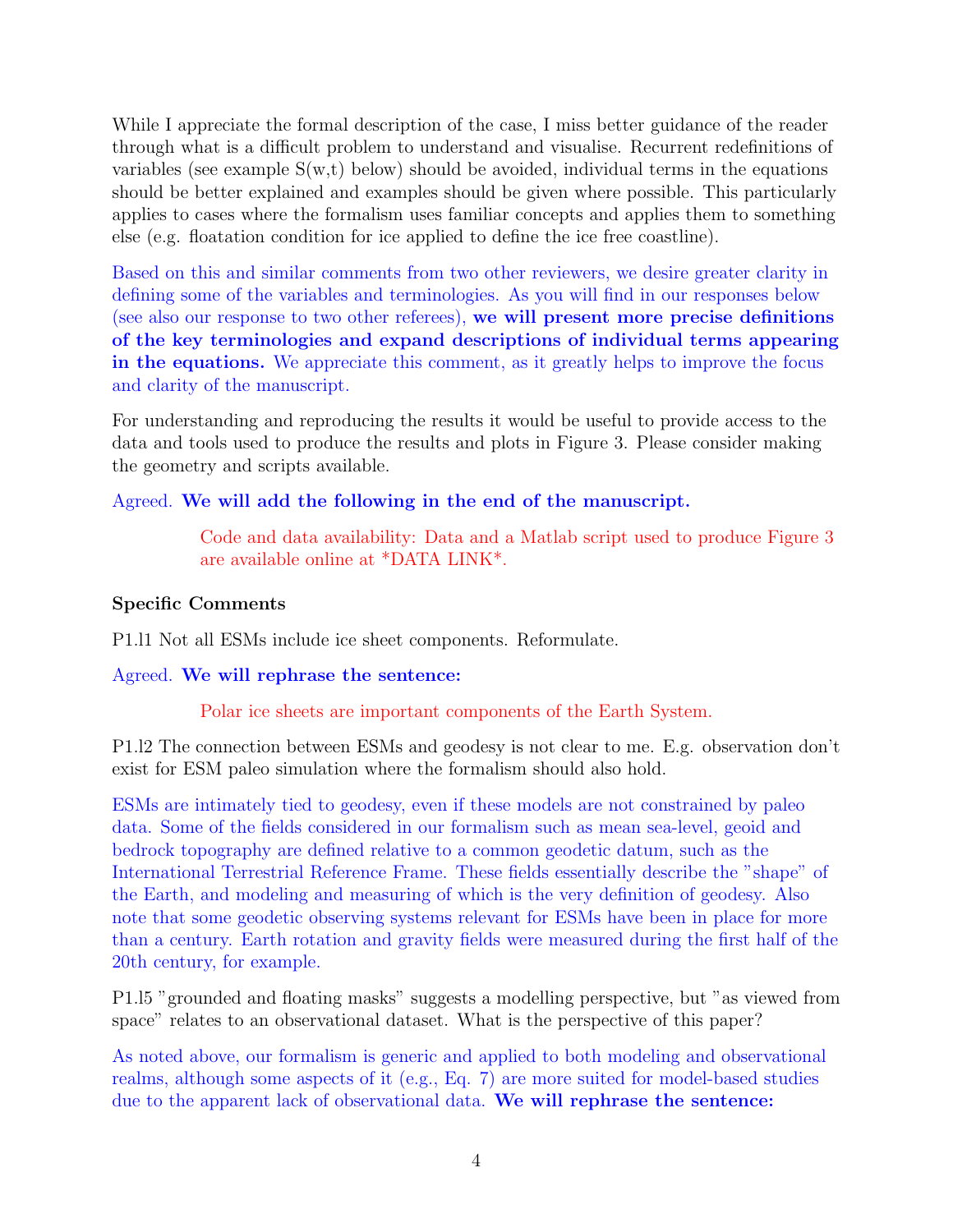... requires both geodetically consistent and mass conserving descriptions of evolving land and ocean domains, grounded ice sheets and floating ice shelves, and their respective interfaces.

P1.l5 "Here we present ...". The subject in this sentence is not clear. Reformulate.

As we propose to rewrite the second half of the abstract, **this sentence will not appear anymore.** See our response to Referee  $#2$ 's comment  $#p.1$ . Abstract on pages 18-19.

P1.L13-15 This is clearly true for simulations of the Antarctic ice sheet, but not really for the Greenland ice sheet, which is dominated by surface mass balance changes. Similar cases may also exist during other climates with ice sheets that were mainly land based. Suggest to reformulate.

### Agreed. We will explicitly include "marine ice sheet" in the sentence:

Indeed, how well a numerical model of marine ice sheet projects its future sea level contribution largely depends on ...

P2.l2 "Defining geometry". Do you mean "Defining the bedrock"? How could the geometry be defined upfront for an intercomparison when the models are supposed to produce an evolving geometry?

We agree that this statement is ambiguous. We will delete it altogether. The removal of this sentence does not break the flow of the write-up.

P2.l5 What do you mean with "basic configuration setup" and "Similar setups"? Could you describe this in more detail?

We will rephrase these sentences in a more clear way:

General description of mechanical analysis of ice sheet evolution at the ice-bedrock-ocean interfaces has been given for a set of simplified geometries... A similar geometric approach is also familiar in the development of glacial isostatic adjustment (GIA) theory...

See our response to Referee  $\#2$ 's comments  $\#p.2,1.8$  (pages 19-20) and  $\#p.4,1.23$  (page 23).

P2.l12 Why are "floating ice shelves" and "retrograde bedrock slopes" complex features? They occur in the very simple flowline model setups you may be referring to above. Clarify.

Agreed. We will replace "floating ice shelves" and "retrograde bed slopes" by "rugged fjord geometries" and "uneven bed topography". These features are "complex" relative to the simplified geometries considered in previous studies of mechanical analysis of grounding line migration (e.g., Hutter, 1983; Lambeck et al., 2003). We will avoid the usage of word "complex" in the manuscript. We will revise the statement as follows:

> ...kilometer-scale geometric features, such as ice rises and rumples, rugged fjord geometries, and uneven bedrock topography. These features complicate the required geometrical simplifications used in previous studies for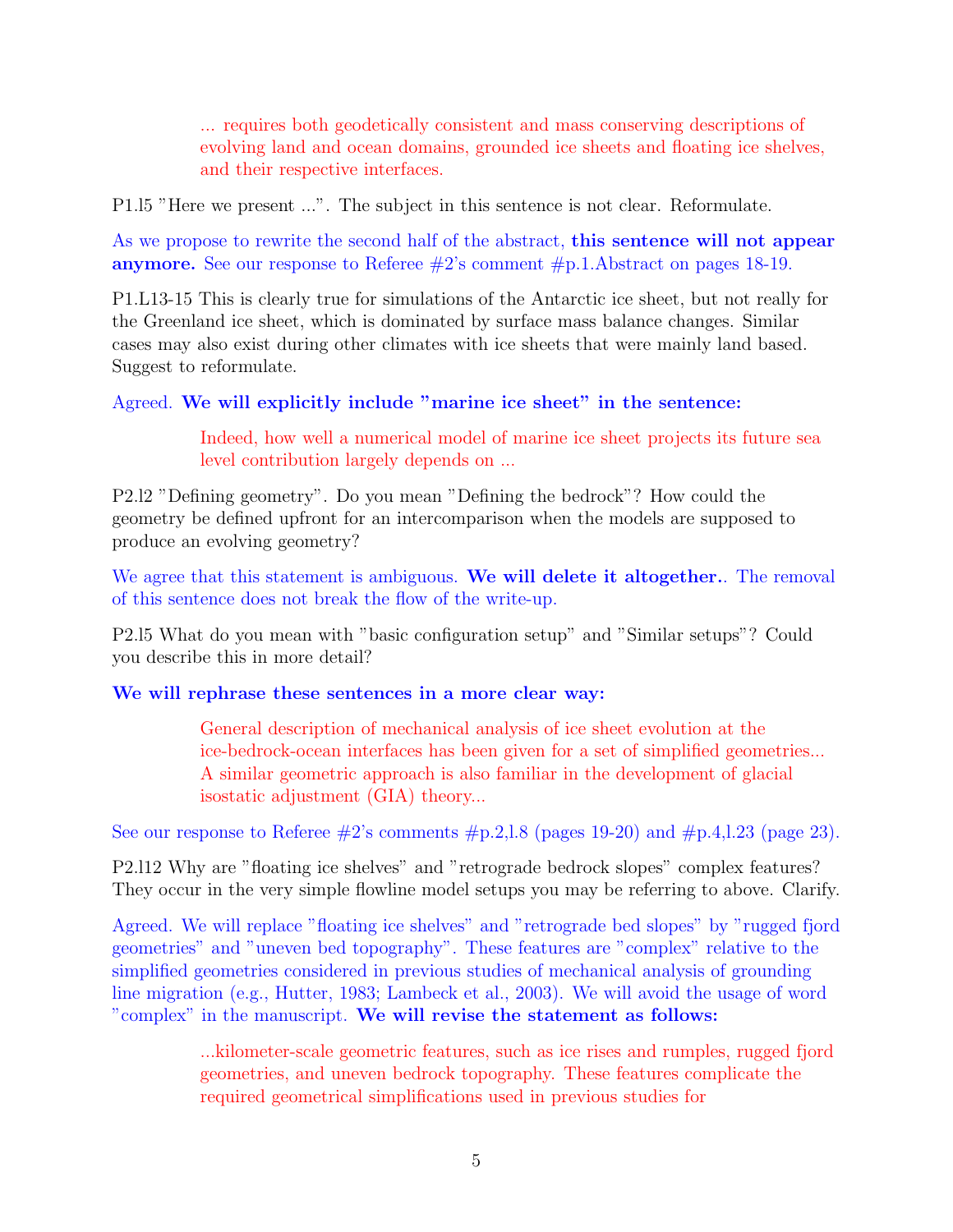ice-bedrock-ocean interface changes...

P2.l13 What is the "traditional theory for ice-bedrock-ocean interface changes"? Clarification needed.

We meant to imply the previous studies that considered simplified geometries (e.g., Hutter, 1983; Lambeck et al., 2003; Mitrovica and Milne, 2003), lacking kilometer-scale features such as pinning points and rugged fjords. See also our response to Referee  $\#2$ 's comments #p.2,l.8 on pages 19-20. This phrase, particularly "traditional theory", will be excluded in the revised manuscript.

 $p2.123$  "setup"  $\rightarrow$  maybe "interpretation"?

This word will not appear in the revised manuscript. We will simply write:

To begin our discussion, we consider a spherical planet...

p2.l24 What is the difference between "glaciers" and "ice sheets" in your description? Clarify if the two terms are interchangeable or distinct. If the latter, what sets them apart in your formalism?

The formalism does not need to distinguish between glaciers and ice sheets. In fact, we prefer a generic term such as "distributed ice domains" (line 24). We use glaciers and ice sheets to give a sense to the readers of what we meant by distributed ice domains.

p2.l24 I found the upfront separation between land and ocean confusing for your context, because it is not intuitive where that separation is to be made for a marine-based ice sheets. The definition what is to be considered land and ocean comes too late. I suggest to make that clearer much earlier.

### We will insert the following sentence:

We generally consider ice domains as part of the land, except where they float on the oceanic water (e.g., ice shelves).

P2.125 Same for  $S(w,t)$ , defined here first as the sea-surface elevation. How should we think of S for an ice shelf? Why not start with defining S as the geoid as you do later.

We agree that the definition of  $S(\omega, t)$  is indeed confusing. We will clarify it by including the following sentences:

> We first introduce two fields,  $B(\omega, t)$  and  $S(\omega, t)$ , to be the solid Earth surface (i.e., land surface or sea floor) and the mean sea level (MSL), respectively. These fields must be defined relative to the same reference ellipsoid, preferably consistent with the International Terrestrial Reference Frame... Our definition of MSL complies with that given by Gregory et al. (2019): Time-mean of sea surface over a sufficiently long period so that the effects of waves, tides, or meteorologically-driven high-frequency fluctuations are eliminated... Specifically, the change in global-mean of MSL in the present context is equal to the so-called barystatic sea-level change that defines global-mean sea-level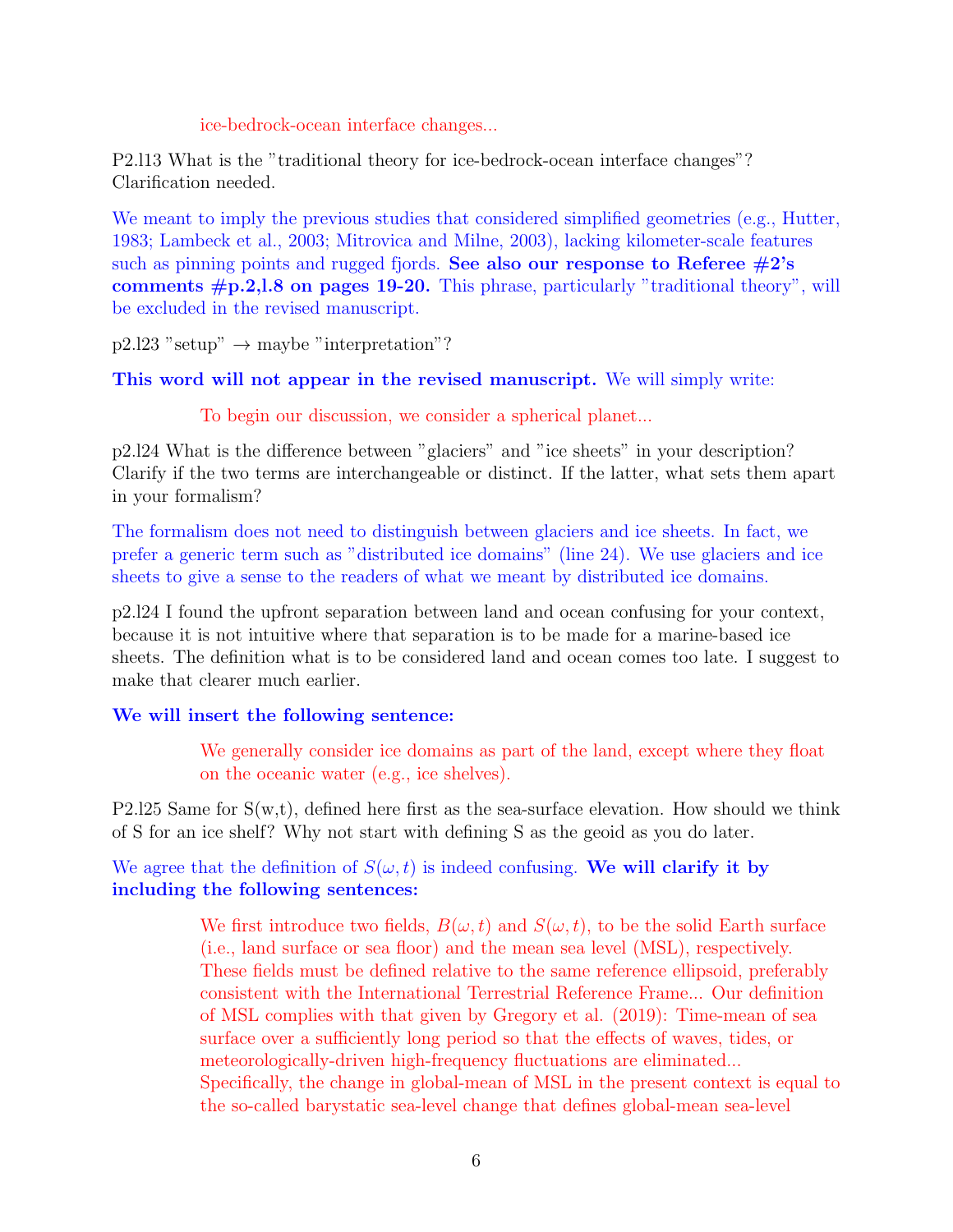change due to a sustained exchange of water between the land and the ocean. The evolving spatial pattern of MSL, on the other hand, is strictly dictated by the GRD response of solid Earth to land-ocean mass exchange. This definition of evolving MSL is familiar in GIA modeling wherein there is a requirement to solve the so-called "sea level equation" (Farrell and Clark, 1976). MSL as defined above represents an equipotential surface whose spatial pattern matches the geoid (Tamisiea, 2011), and is therefore a globally-defined field.

P2.l26 I admit, I had to look up what the ITRF is. For other readers not familiar with it, you may want to add a sentence or two to say what the ITRF provides. In practice, if I use Bedmachine data, is it registered on the ITRF or are you suggesting this is something the user would have to take care of herself?

ITRF is the standard reference frame defined by the International Earth Rotation and Reference Systems Service (www.iers.org). It is being updated every few years. Glaciological datasets (e.g., surface and bedrock DEMs) are intimately tied to a reference frame. BedMachine v3 data, for example, are referenced to the WGS 84 ellipsoid. This and ITRF's recommended ellipsoid, GRS80, should not differ from each other by more than a few centimeters. This difference is much smaller than the uncertainties in BedMachine data. It is also possible to project data from one ellipsoid to another. We will add a brief description of ITRF and its relation to glaciological dataset in the manuscript.

P2.131 So far  $S(\omega, t)$  is defined as sea-level. As such, any case  $B > S$  is not well defined. The interpretation of S as the geoid must come earlier for this to make sense.

Mean sea level  $S(\omega, t)$  is a global field. We will include the following statement:

MSL as defined above represents an equipotential surface whose spatial pattern matches the geoid (Tamisiea, 2011), and is a globally-defined field.

P2.132 You say here that  $S(\omega, t)$  includes high-frequency noise and variability, but on the next page you want  $S(w, t)$  to refer only to the quasi-static component of the sea-surface. Why not introduce  $S$  directly as the quasi-static component of the geoid, rather than going through three redefinitions along the way (sea surface  $\rightarrow$  quasi-static sea-surface  $\rightarrow$  $sea$ -level  $\rightarrow$  geoid).

We appreciate the comment. This issue is already addressed above. See our response to comment  $\text{\#P2.125}$  on page 6.

P3.l1 Remove "changing" before interactions?

Agreed.

p3.l7 What is the "interior of marine ice sheets"? Clarify

We meant to imply that  $S(\omega, t)$  is a globally-defined field. This sentence will not appear in the revised manuscript. See our response to comment  $\#P2.131$  on page 7.

P3.19 Say and explain what  $F(\omega, t)$  means. Traditionally it determines if the ice is floating.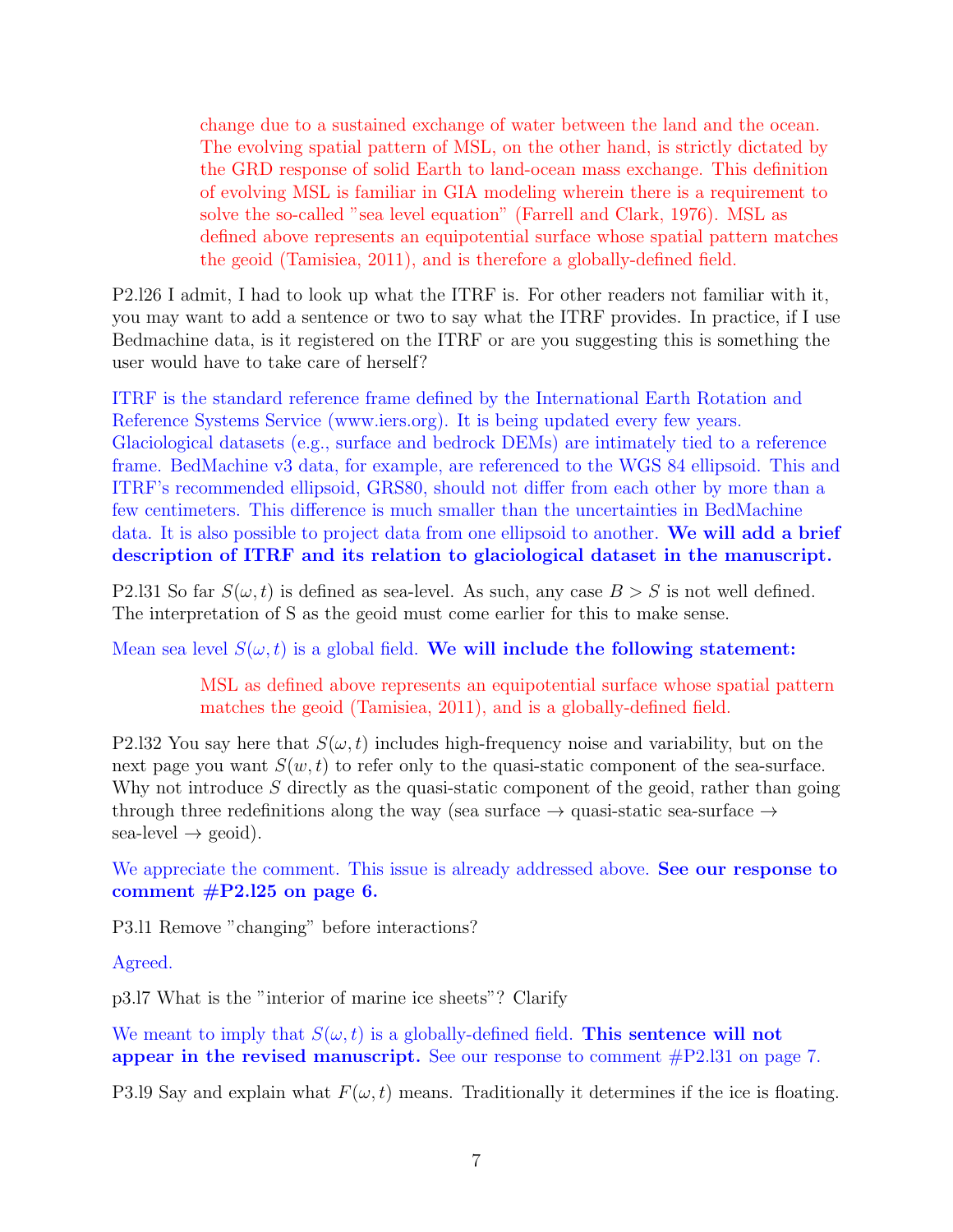But you seem to extend it to locations with  $H = 0$ ? Maybe it would be worth it to mention that.

The function  $F(\omega, t)$  is indeed a generalization of the concept of flotation condition for ice. We will include the following in the revised manuscript:

> We develop our formalism based on a familiar concept in glaciology: the flotation condition for ice. Since  $H(\omega, t)$  is defined on the entire planetary surface, this concept can be generalized to deduce a criterion for delineating boundaries between the land and ocean, and the floating and grounded ice.

p3.l13 Please define what "open ocean" means and what "contact with the open ocean" means. This definition comes too late in the manuscript. Does  $w$  have to be part of  $\mathcal{O}$ ? Maybe we need the definition of  $\mathcal O$  already before this part not on page 4?

We will simply write "ocean" consistently throughout the manuscript. We will define it up front in the section as follows:

> ...we consider a spherical planet whose surface is divided into complementary domains of land and ocean. Ocean may be thought of as an interconnected system of oceanic waters, just like Earth's ocean that includes fjords and marginal seas (e.g., Mediterranean Sea).

To avoid the ambiguity, we will provide a mathematical description of a generic level-set for seamless delineation of land-ocean-ice interfaces. See our response to comment  $#p4.16$  on page 9. The quoted words will not appear in the manuscript.

The mathematical definition of  $\mathcal O$  will remain where it is, because it relies on the definition of  $F(\omega, t)$ .

p3.l14 A more obvious definition of a generalised coastline for me, that also exists in presence of a marine-based ice sheet would be the point where the bedrock and the geoid intersect  $(1/2$  in Fig2). That doesn't help for your formalism, but it goes to show that it is not immediately obvious to think the coastline at the grounding line. Better guidance needed.

We would like to respectfully disagree with the reviewer on this point. We believe that our formalism, which treats grounding lines and coastlines as a seamless level set of  $\mathcal{F}(\omega, t) = 0$ , makes it appealing for Earth System models. See our response to comment #P4.l6 on page 9. The reviewer is suggesting the boundary between regime 1 and regime 2 to be the coast line (see Figure 2a of the paper). Unlike grounding line, tracking migration of this boundary neither improves our understanding of ice sheet dynamics nor helps us determine an evolving ocean surface area, for example.

P3.l8-15 I found this paragraph difficult to follow. You start with reference to Fig. 2a, where our focus is on the left hand side and with  $F(\omega, t)$  which suggests it is about ice. But then you describe  $R(w, t)$  and the coastline, which are difficult to visualise in a place with an ice shelf. It may help to guide the reader by being explicit about the two "generalisations" that take place here: floatation criterion (for ice)  $\rightarrow$  definition of the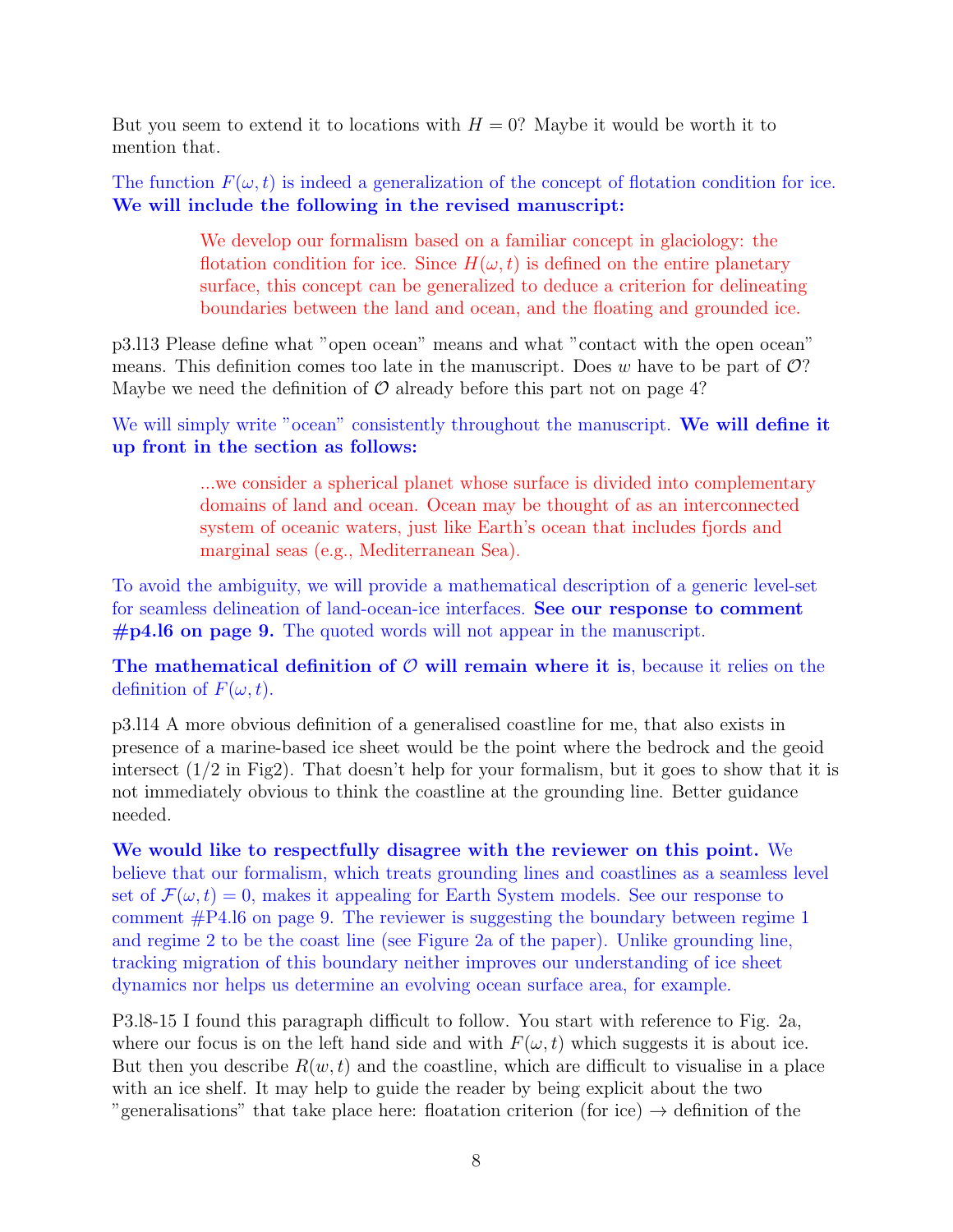coastline (everywhere). grounding line (for ice)  $\rightarrow$  coast line (everywhere).

We have already addressed most of the issues noted here. See our responses to comments  $#$  p3.19, p3.113 and p.411 on pages 7-9. We will move the definition of  $R(\omega, t)$  to the new section "Mass conservation in the Earth System". With these changes, we believe that the paragraph should be clearer and easier to follow.

P4.11 I don't see why there could not be a grid point in a model with  $B = S$  and  $H > 0$ . glacier terminating on land or on a sill exactly at sea-level? Please clarify.

We are glad that the reviewer raised this point. Indeed, there is a subtle assumption that goes into our interpretation of equation  $(1)$ . We will write it explicitly in the revised manuscript.

> To simplify our analysis, we ensure the absence of marine ice cliffs that have larger thickness than the flotation height (negative of the second term on the right side of the equation) by assuming that  $F(\omega, t) \leq 0$  holds at the "ice front". The ice front that satisfies the equality (inequality) in the mentioned relation represents the calving face of a tidewater glacier (an ice shelf). Along the same lines, we assume that terrestrial ice cliffs do not present where  $B(\omega, t) = S(\omega, t)$ . These assumptions are required for an unambiguous definition of land-ocean boundary, and are generally valid due to the diffusive flow of ice.

P4.l6 The fact that neither O nor L are defined at the grounding line seems problematic. How can your formalism be mass conserving when grounding line grid points in an ice sheet model are not part of these masks? How do you track the grid cells that fulfil this condition, do they form a separate category? Why would it not matter to consider them?

O and L are complementary fields such that their surface areas make up the total area of Earth's surface. Coastlines and grounding lines form their own level set, with no surface areas, which can be tracked straightforwardly. As such, there should not be any "cells" outside both  $O$  and  $L$ , and therefore there should be no problem regarding mass conservation. We agree that we did not provide a (unified) mathematical description of the coastlines and grounding lines. We will add the following in the manuscript:

We now define a level set of the function  $F(\omega, t)$  such that:

$$
T(F) = \{(\omega, t) \mid F(\omega, t) = 0\}.
$$

Note that  $T(F)$  consists of several simple curves,  $T_i(F)$ , that form several non-overlapping regions,  $\Omega_i(F)$ . These regions together cover the entire planetary surface. Let  $\Omega_i^-(F)$  denote the regions in which the function  $F(\omega, t)$ takes negative values (candidates of the ocean domain). Since we consider ocean to be an interconnected system of oceanic waters, only the largest amongst  $\Omega_i^+$  $\bar{i}(F)$  forms the ocean domain. Smaller  $\Omega_i^-(F)$ , if there are any, and their boundaries  $T_i(F)$  are considered to be part of the land. Let  $\Omega_{\mathcal{L}}^+(F)$  be the union of all these small newly-considered land regions and  $T_{\mathcal{L}}(F)$  be the union of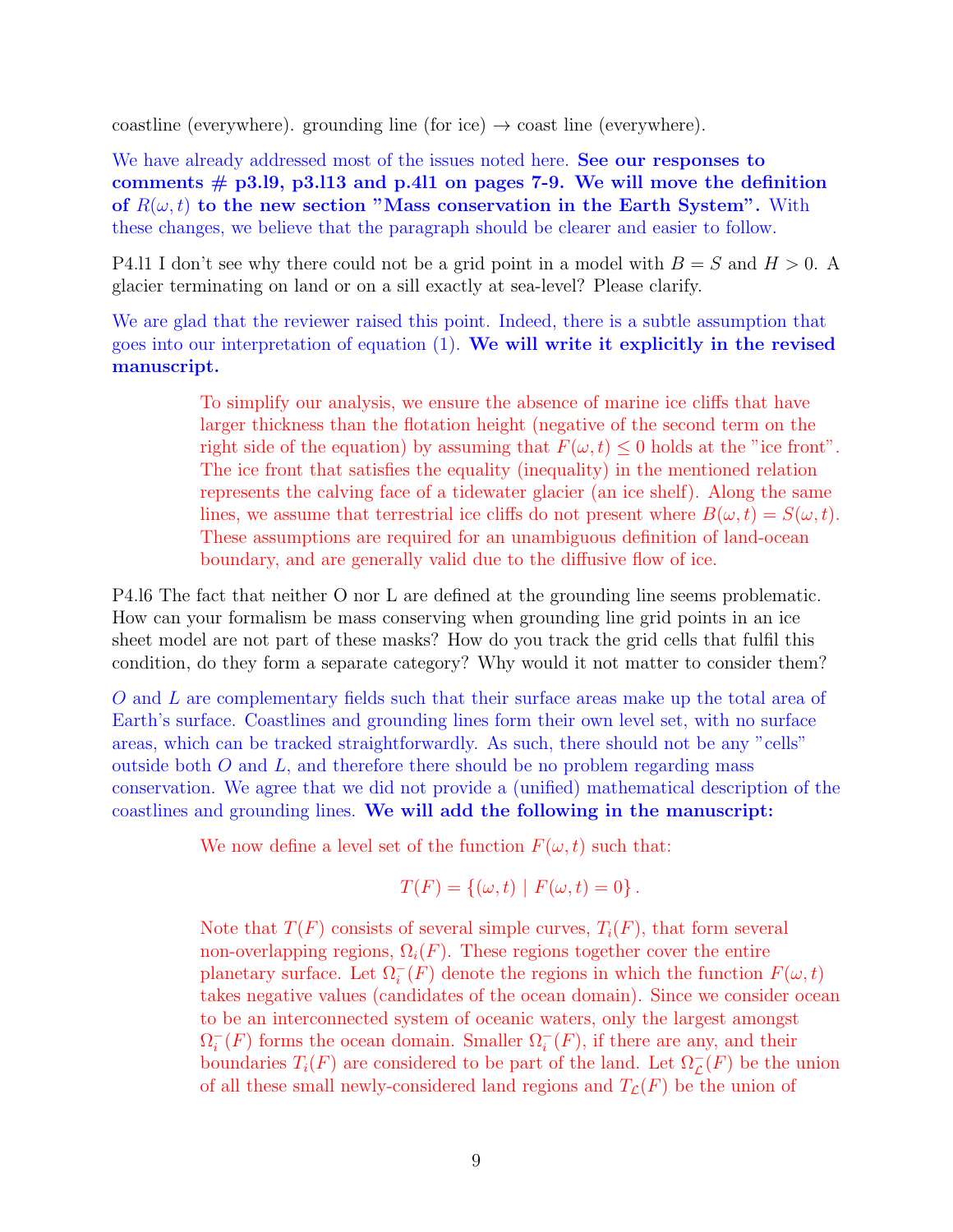corresponding boundaries. We define a new function

$$
\mathcal{F}(\omega, t) = |F(\omega, t)| + \epsilon \quad \text{if } \omega \in \Omega_{\mathcal{L}}^{-}(F) \text{ and } \omega \in T_{\mathcal{L}}(F)
$$
  
= F(\omega, t) otherwise,

so that the level set

$$
\mathcal{T}(\mathcal{F}) = \{(\omega, t) \mid \mathcal{F}(\omega, t) = 0\}
$$

represents the land-ocean boundaries. Here  $\epsilon$  is a positive number to ensure  $\mathcal{F}(\omega, t) > 0$  at  $\omega \in T_{\mathcal{L}}(F)$ .

Also, see our response to Referee  $\#2$ 's comment  $\#p.4,1.7$  on page 22 to find out the new definition of  $\mathcal{O}$ . We believe that the definition is free of any ambiguities.

P4.l9 Remove "deep" and "well". I suppose the condition could also be true for shallow troughs with bathymetry moderately below sea-level.

Agreed.

P4.l10 While I understand the use of this connectivity concept in your formalism, I find it problematic in practice. It means that small changes in ice or bedrock can lead to very large changes in O and L. In an unfavourable configuration, the short term grounding and ungrounding of a critical point could e.g. switch an entire system of connected fjords on and off.

With a newly-added mathematical description of level set function  $\mathcal{F}(\omega, t)$  (see our response to comment  $\#p4.16$  on page 9), the (relatively subjective) concept of "connectivity" does not need to be invoked anymore. However, our formalism still supports the idea of potentially having large changes in  $O$  and  $L$  due to relatively small changes in bedrock or mean sea level. And, this is precisely what happens in reality (at least from mass conservation perspective) and it should be an essential feature in paleo simulation of a system of ice sheets, solid Earth and sea level.

p4.l18 With the above, combining the grounded and floating ice masks leaves a hole at the grounding line. Is this desired?

Again we understand the confusion created by the lack of mathematical description of grounding line level set, which will be included in the revised manuscript (see our response to comment  $#$  p4.16 on page 9). Adding grounded and floating ice masks to grounding line level set would leave no hole in the ice domain.

P5.l13 The geoid typically changes first, then the bedrock. Maybe re-order in the sentence.

We would like to respectfully disagree with the reviewer. For a given relaxation frequency, both geoid and bedrock elevation evolve simultaneously.

p5.l22-23 I am confused about this sentence. Isn't "quantifying the fraction of ice mass change that contributes to sea level" exactly what you are doing by defining  $\Delta H_S$  below? Reformulate?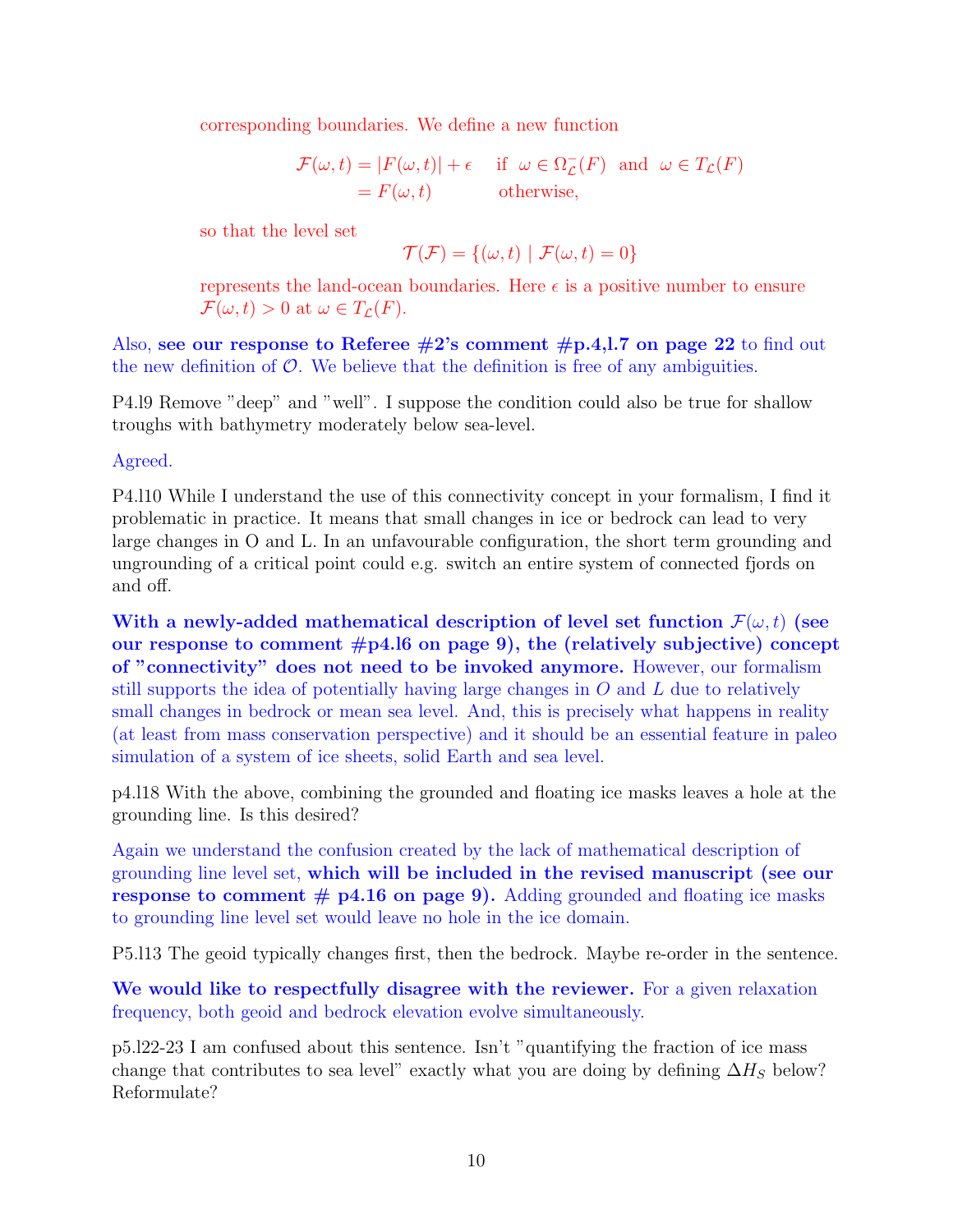We meant to imply that not all of ice mass loss makes it to the ocean. A fraction of it, for example, may get impounded in proglacial lakes. However, the quoted statement is in direct conflict with the assumption that "the net change in ice sheet mass directly affects the ocean mass" (line 21 of the original manuscript), so we will simply delete it. We thank the reviewer for catching this apparent inconsistency. The reviewer is correct that  $\Delta H_S$  provides the accurate estimate of ice mass loss.

p5.23 "the assumption" appears three sentence back, maybe refer to it more specifically.

The in-between sentences will be deleted (see our response to the previous comment). This should fix the issue noted by the reviewer.

p5.23 Remove "all the time".

Agreed.

p5.26 "As we show below". This has been shown before by others (see references). Reformulate to avoid confusion.

#### Agreed. We will simply remove the quoted phrase.

p5.l30 Can you please explain what the three terms mean physically. E.g. the first term accounts for thickness changes of ice that is and remains grounded ...

Sure. But, we realize that the third term does not belong to this equation, especially when we interpret  $\Delta H_S$  as a contributor to the barystatic sea level change  $\Delta R$  (see Eq. 8 of the manuscript). By definition,  $\Delta R$  is the global mean sea level change due to water mass exchange between land and ocean (Gregory et al., 2019). The third term appearing in Eq. (7) certainly contributes to sea level change by contributing not to the ocean mass but to its volume. So, we will treat this term separately, and its physical interpretation is discussed in our response to the next comment  $(\text{\#p5.130 on pages 11-12}).$  We will modify Eq. (7) and include the following interpretation in the manuscript:

 $\Delta H_S(\omega, \Delta t) = \Delta H(\omega, \Delta t) \mathcal{L}(\omega, t) \mathcal{L}(\omega, t + \Delta t) + |\Delta H_F(\omega, \Delta t)| \Delta \mathcal{L}(\omega, \Delta t)$ 

While a detailed physical interpretation of the right-hand side terms is given in the following paragraph, we briefly note that the first term accounts for ice thickness change in the regions that remain grounded at both times (Regime 1 in Figure 2b) and the second term accounts for the absolute change in height-above-flotation in the regions that transit from the grounded to floating state, or vice versa, over the period  $\Delta t$  (Regime 2).

p5.l30 Could you explain why H0 appears as an \*absolute\* contribution in the third term compared to considering \*changes\* in  $H_S$  and  $H_F$  in term one and two?

The third term appearing in Eq. (7) accounts for a missing piece of the so-called density correction, in which ice mass is converted into freshwater (having density  $\rho_w$ ) rather than seawater  $(\rho_o)$  as is done in Eq. (8). It is far easier to explain why we need  $H_0$  at time  $t + \Delta t$  to derive the third term in Eq. (7) using a simple sketch (see Figure 2 below).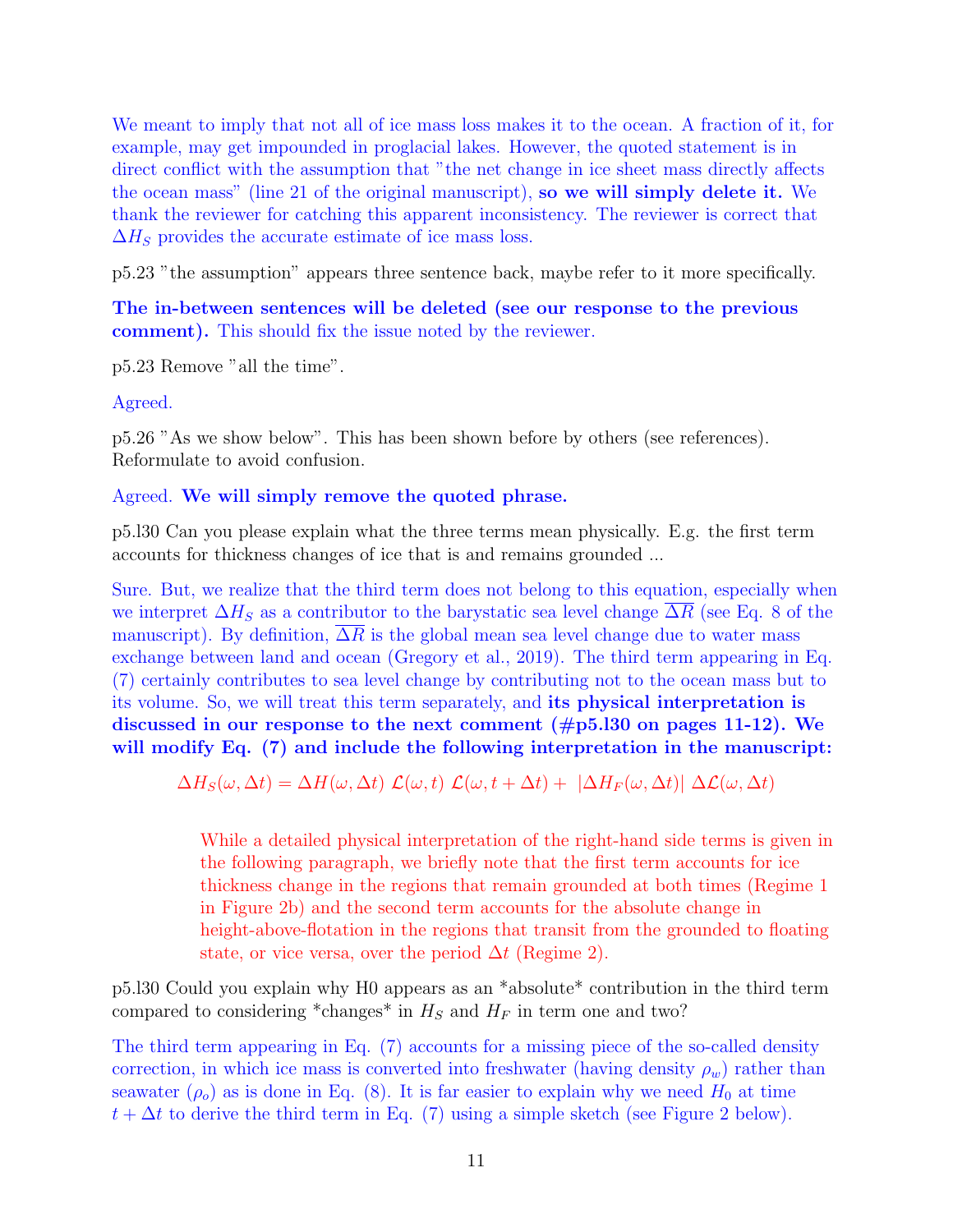

Figure 2: Physical interpretation of the third term appearing in Eq. (7) of the manuscript.

In this figure, we have a grounded ice column having its initial thickness  $H(1)$  at time 1 (see A). We remove  $\Delta H$  such that the ice column (at time 2) is now at the flotation point (see B), i.e., ice column is in hydrostatic equilibrium with the ocean water. The column of ice is now considered a part of the ocean. However, if the column of ice is melted, its freshwater equivalent may be visualized as the column C. So, clearly the level of the column is larger than that of sea level, and the excess layer (hatched portion) should be distributed to the ocean. The third term in Eq. (7) represents the height of the hatched portion (see C), in terms of ice-equivalent-height. In D and E we show the density-correction applied to  $\Delta H_S$ , which is performed in Eq. (8).

We will include this material in the manuscript as a Supplementary Figure. As noted in our response to the previous comment, however, we will treat this contribution separately (not as part of Eq. 7).

p6.l6 Not clear what "holding in the areas of on-land ice margin migration" means. Reformulate.

We realize that the quoted statement is in direct conflict with the assumption that "the net change in ice sheet mass directly affects the ocean mass" (line 21 of the manuscript), so we will simply delete it. It implies that all  $\mathcal{L}$ 's appearing in equation (7) are interchangeable with corresponding  $\mathcal{G}'s$ . We will clarify this in the manuscript. We thank the reviewer for helping us catch this minor inconsistency.

p7.115 I suppose you mean that the nonzero  $\Delta H_F$  is compensated by other terms in Eq. 7. Which ones? This is important to understand.

No, but thanks for the opportunity to clarify. What we mean is that externally forced  $\Delta B$ or ∆S may possibly modulate ice dynamics in this regime, even if they do not contribute to  $\Delta H_F$  or  $\Delta H_S$ . We will rephrase the sentence and expand it as follows:

... it may alter bedrock slope or gravitational driving stress and possibly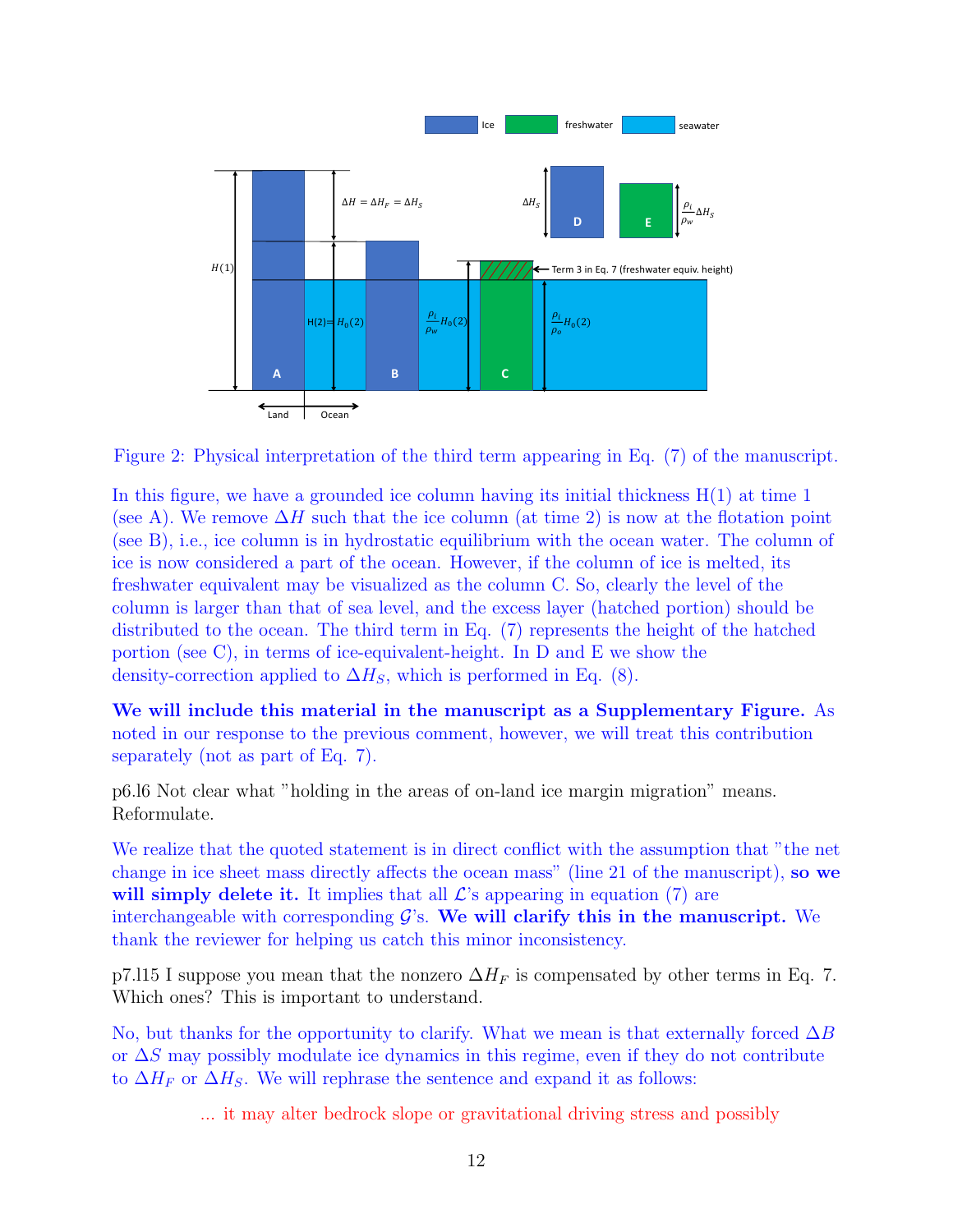modulate the ice flow dynamics. While the effects of far-field ice melting and associated ocean loading may be negligible due to their relatively long-wavelength imprints,  $\Delta B(\omega, \Delta t)$  due to large earthquakes beneath the ice sheet may have some impact on ice dynamics.

p7.l22-23 This sentence may be confusing because Goelzer et al. (2020) consider not only transitions between grounded and floating ice, but all three regimes. Reformulate.

This is correct. Now that we will include a summary of the Goelzer paper and contrast it against our goals in the Introduction (see our response on page 2) and that their paper is cited on p7.l7 of the manuscript and in other relevant places, we really do not need this citation here. We will simply delete the sentence.

p7.l26 Important to note that in regime 3 bedrock changes can contribute to sea-level change, even if you are not considering them as part of the ice sheet change. Also important to realise that ice floating at t and  $t + \Delta t$  may have been grounded at some point in between. I think this makes your solution dependent on the time stepping. See Fig 2a in Goelzer et al. (2020) for an example of such a case.

We acknowledge that the bedrock change in this regime may contribute to spatial pattern of sea level. By referring to equation (7), all we are saying here is that there is no barystatic sea-level contribution to the ocean from this regime of the ice sheet. We will rephrase it accordingly:

> Despite the change in  $\Delta B(\omega, \Delta t)$  and  $\Delta S(\omega, \Delta t)$ , there is no barystatic sea level contribution from this regime of the ice sheet over the period  $\Delta t$ .

Once  $\Delta H_S$  is defined (Eq. 7 of the original manuscript), which is what our focus is at this point, a self-consistent GRD (gravity, rotation, deformation) model of solid Earth yields self-consistent solutions for bedrock elevation change and sea level change. This is a whole different story, and will be expanded in the new section "Mass conservation in the Earth System".

Regarding the last question referring to Fig 2a of Goelzer et al. (2020): Given our explanation on pages 2-3 (see Fig. 1) on the topic, we believe that there is no confusion left in this regard. Nevertheless, here is our brief response to the questions listed above. Yes, ice could have been grounded in this region at some point in time between t and  $t + \Delta t$ . In this instance, the part of the region that is grounded belongs to regime 2 (not 3; see Fig. 1b) and it should be interpreted accordingly. Yes, our solution is time dependent and this is what it should be. See Fig. 1a. There is no net mass contribution to sea level from the ice column during the period  $[t_1, t_4]$ , while there is clearly non-zero mass contribution from ice during the sub-period  $[t_1, t_2]$ .

p8.l7 The change in  $\Delta H_S$  and  $\Delta R_C^I(\omega, t)$  is not only due to ice mass changes, but also due to bedrock changes under the ice. It may be good to mention that here.

We think that the reviewer got confused between "ice mass change" and "ice thickness" change".  $\rho_i \Delta H_S$  essentially describes the change in ice mass per unit area (units of kg/m<sup>2</sup>).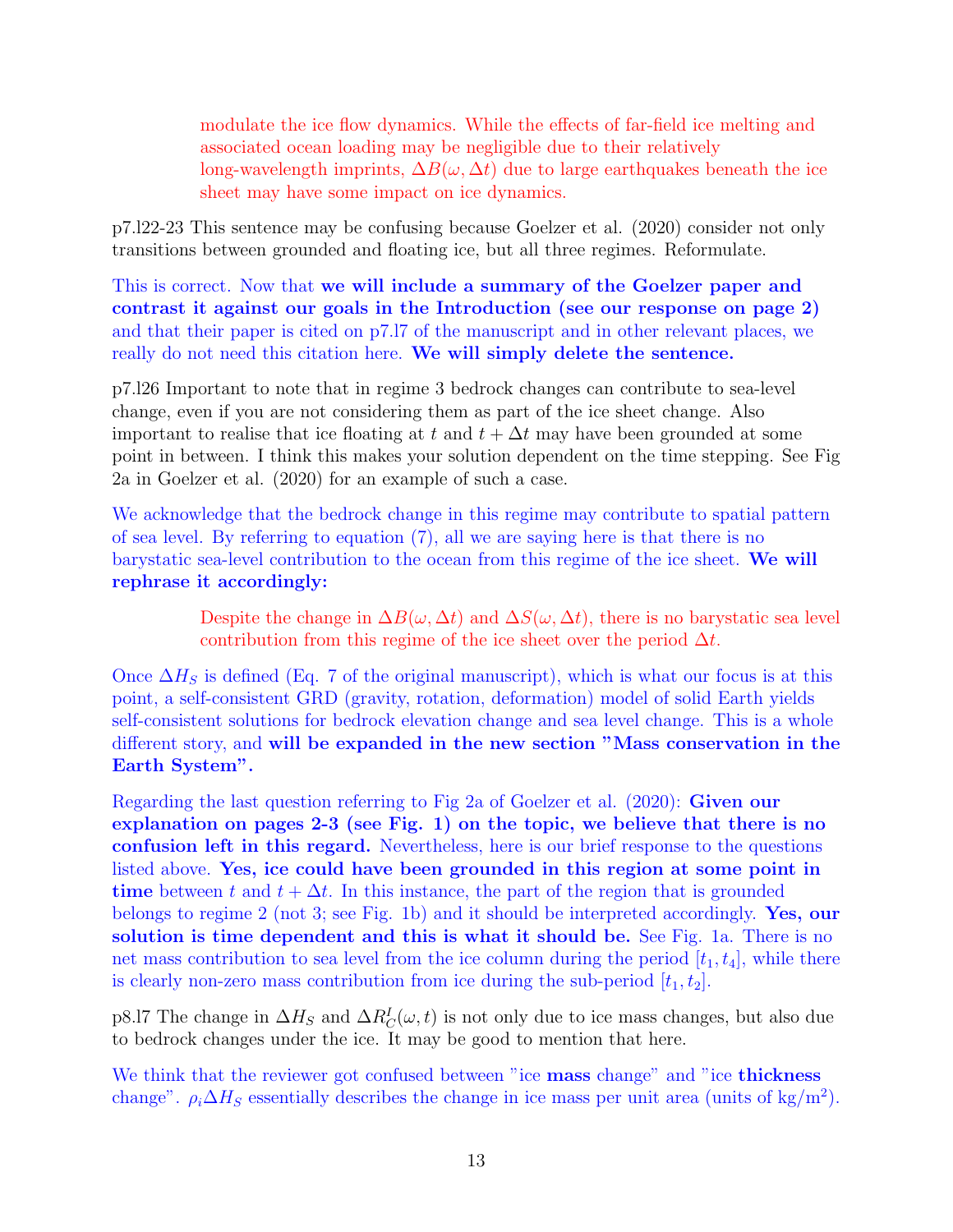And, this field is contributed by ice thickness change, bedrock elevation change and mean sea level change, which we have thoroughly discussed in the original manuscript (see pages 5-7). We do not wish to list all of these contributors explicitly again.

p8.18 For clarity, could you mention why potential changes in ocean area from  $O(\omega, t)$  to  $O(\omega, t + \Delta t)$  do not matter for  $\Delta R_C^I(\omega, \Delta t)$  in Eq 8? I suppose the underlying assumption is that we should be interested in sea level at time  $t + \Delta t$ ?

The change in ocean area from  $O(\omega, t)$  to  $O(\omega, t + \Delta t)$  does matter. The ocean area at time  $t + \Delta t$  (i.e., the integral in denominator of Eq. 8) is the sum of the ocean area at time t and change in the ocean area over the period  $\Delta t$ . We will clarify this in the manuscript.

p8.l12  $\mathcal{G}(\omega, t)$  is not explicit in Eq. 7 only implicitly by evoking Eq. 6. This could be mentioned.

### Agreed. We will add the following sentence:

Note that  $\mathcal{G}(\omega, t + \Delta t)$  is implicit in equation (7) via  $\Delta H_F(\omega, \Delta t)$ , which can be derived from equation (6).

p8.114. Maybe remind us what  $R(w,t)$  is here, as it is only introduced inline and back at p3.

We will actually move the definition of  $R(\omega, t)$  from page 3 of the original **manuscript to around here.** See our response to comment  $#$  P3.18-15 on page 8.

p8.l15 To make this equation more digestible, maybe start with combined symbols. E.g. by combining all the barystatic components like you do in the text.

Other reviewers also have similar concerns. To address these, we will introduce a new section "Mass conservation in the Earth System" at around p8.l6 of the original manuscript. Here is the tentative structure of the section:

- 1. We will introduce  $R(w, t)$  and a suite of processes that contribute to it (equation 9).
- 2. We will specify the component that is of interest for the present-study, i.e.  $R_C^I$ .
- 3. We will define barystatic sea level (equation 8) and elaborate on how  $R_C^I$  is computed on a self-consistent mass conserving GRD model of the solid Earth (equation 10). New materials (2-3 paragraphs) will be added to elaborate the discussion.
- 4. We will highlight the importance of generic coastline level set (see our response to comment  $#P4.16$  on page 9) and  $\Delta H_S$  (equation 7 of the original manuscript) in light of sea level and mass conservation in the Earth System.

### See also our response to Referee  $\#2$ 's comment  $\#P.1$ , Title on pages 17-18.

p9.l1-24 My experience with the paragraph including Eq. 9 is that a lot of new concepts are suddenly thrown in here without much preparation. Especially the idea to separate the effect of the past from the contemporary would profit from some more introduction. May be a new section with a few introductory sentences could be started p8.l6 to prepare the ground for this discussion.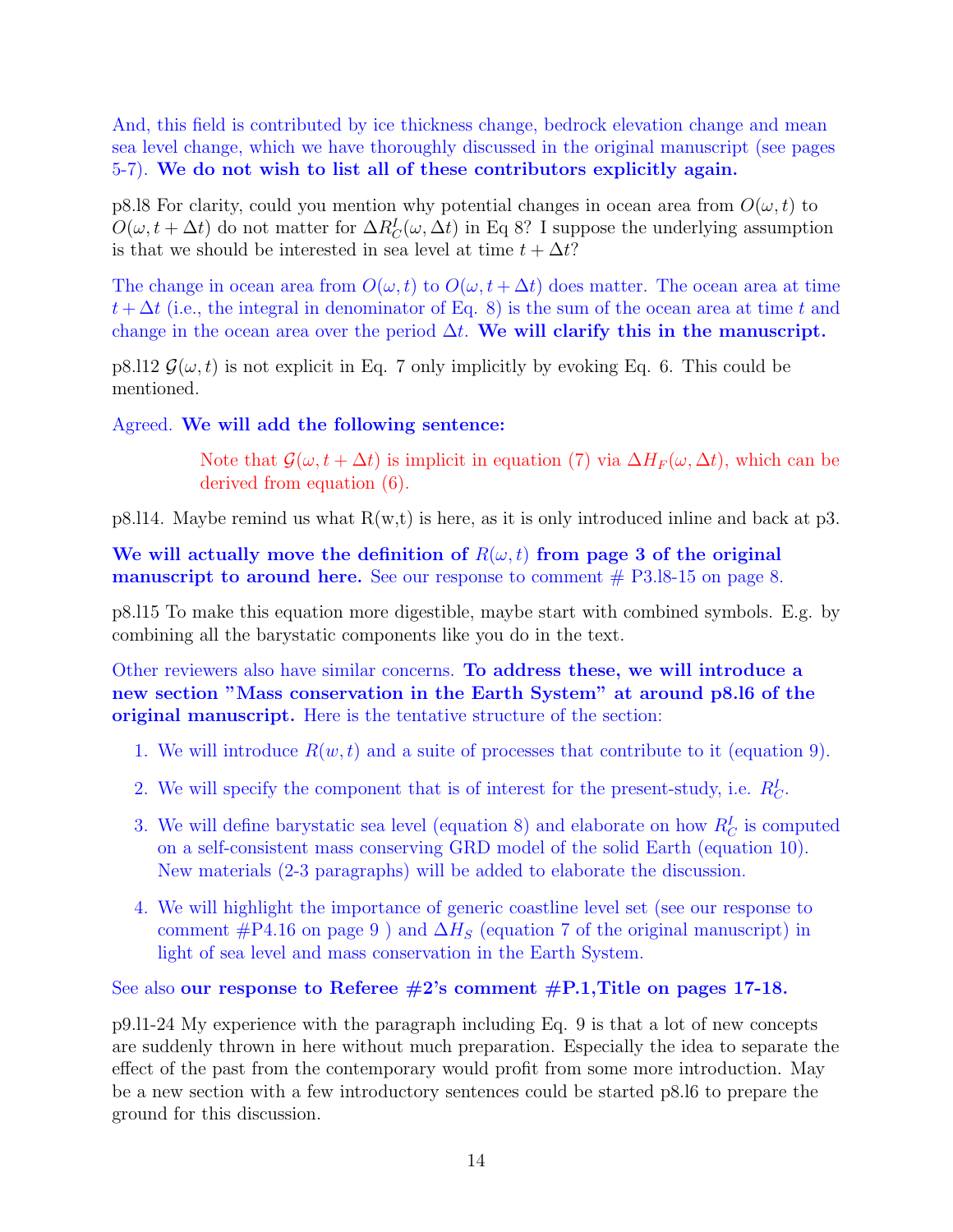We appreciate the feedback. We will restructure the materials presented on page 8/line 6 through page 9/line 23. See our response to the previous comment.

p9.l3 Since  $\Delta R_V(\omega, \Delta t)$  may be the component that takes into account bedrock changes in regime 3 and is complementary to the bedrock changes happening under the ice, I would be interested to see how it is calculated and how the masking works in that case.

One of the strengths of our formalism is that  $\Delta H_S$  as defined by equation (7) considers the effects of  $\Delta B$  and  $\Delta S$  perturbed by all kind of processes (e.g., glacial/oceanic loads or tectonics). This is clearly stated on page 5 (lines 19-20) of the manuscript. Proposed new materials (see our response to comment  $\#p7.115$  on page 12) only strengthen this fact. Our partitioning of the ice domain into 3 distinct regimes is for a convenient interpretation of  $\Delta H_S$ . Regime 3 & other 2 regimes for that matter are defined by considering the effects of  $\Delta S$  and  $\Delta B$ , including  $\Delta B_V$  – the component of bedrock elevation change that corresponds to  $\Delta R_V$ . Equation 9 summarizes the processes that contribute to  $\Delta R$ . Providing a detailed theoretical/numerical description of each term, including  $\Delta R_V$ , is beyond the scope of this study. In terms of masking, both  $\Delta B$  and  $\Delta R$  are globally-defined fields and there is no need for masking.

p9.l28 By your definition, the grounding lines are neither part of the grounded ice nor part of the floating ice domain. What is this category called and how are you accounting for it?

We will address this by including new materials that define a generic level set for coast lines and grounding lines. See our response to comment  $# P4.16$  on page 9.

p10.l4-5 How does your approach compare to/ differ from that proposed by Goelzer et al. (2020).

In a nutshell, they provide correction terms associated with an evolving bedrock and an externally forced (spatially uniform) sea level for a widespread method of estimating ice sheets' contribution to the barystatic sea level change (BSLC). Their focus is the marine portions of stand-alone ice sheet models. In contrast, we provide a new field altogether,  $\Delta H_S$ , that yields BSLC by accounting for spatially variable  $\Delta B(\omega, t)$  and  $\Delta S(\Delta t)$  caused by any geophysical processes. Our method is applied to all plausible settings of ice sheets (e.g., terrestrial- vs. marine-based and grounded vs. floating). In addition, our goal is also to track grounding lines and coastlines in a seamless manner in order to conserve mass in the Earth System and facilitate complex interactions between ice sheets, solid Earth and sea level. While we do not wish to be critical of the Goelzer paper, the new materials that summarizes their work and contrast it against our goals in the Introduction (see our response on pages 1-2) should provide enough information in this regard.

## Figures

Figure 1. It seems confusing to introduce lakes, subglacial lakes and proglacial lakes and then not consider them at all. It would make the figure much clearer to remove them.

Our goal is to make our formalism as generic as possible. Given the complexities of Earth's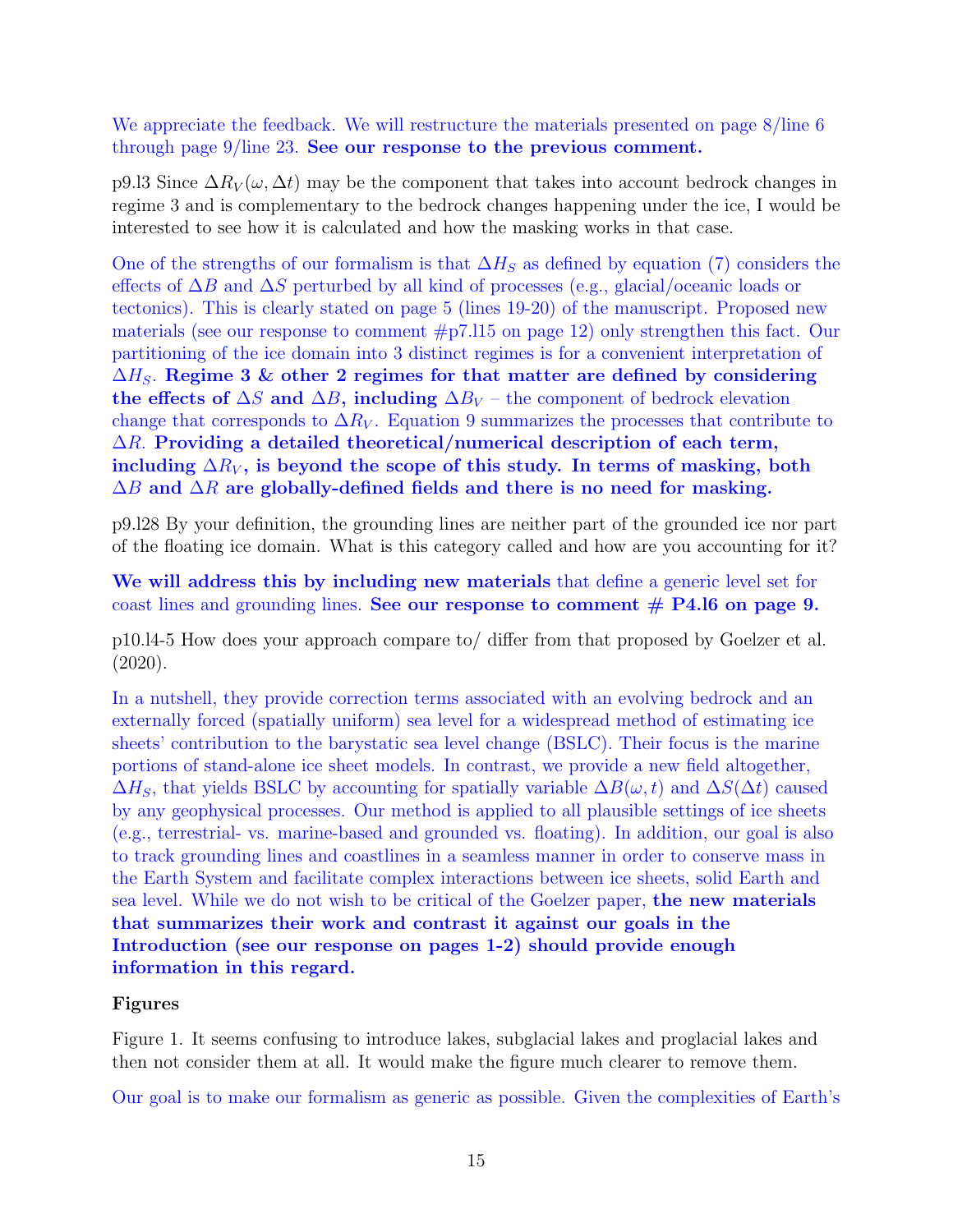surface features, it is an extremely challenging task. Figure 1 depicts some of the relevant features (and associated modeling challenges), and in the caption we have clearly stated what is considered and what is not considered in our analysis. We think this is important. We prefer to keep the figure as is.

Figure 2. The geoid (and  $S$ ) is also defined over land. Please add in both panels.

It is true that  $S$  is not drawn over land. We will do that in the revised figure.

Figure 3. Please include a panel with  $\Delta H_F$ . This is important as it is discussed as the conventional method and appears in the difference in panel c. Please also add contour lines to delineate the regions 1-3. Mention that regime 4 does not exist in this region if that is true. Otherwise, delineate regime 4. If different from results in Goelzer et al (2020) it would also be interesting to add a comparison as figure here.

We will include a new panel in the figure as suggested. We will also add contours to all panels to show 3 regimes. We find that 4 regimes defined in Fig. 2a to interpret  $H_F$  may be confused with 3 regimes defined in Fig. 2b to interpret  $\Delta H_S$ . We will label the formers as Sectors A, B, C, and D. In principle, the Goelzer method should yield similar, if not the same, result as ours. We will calculate, compare, and report the results appropriately, either as a new figure panel or in the figure caption.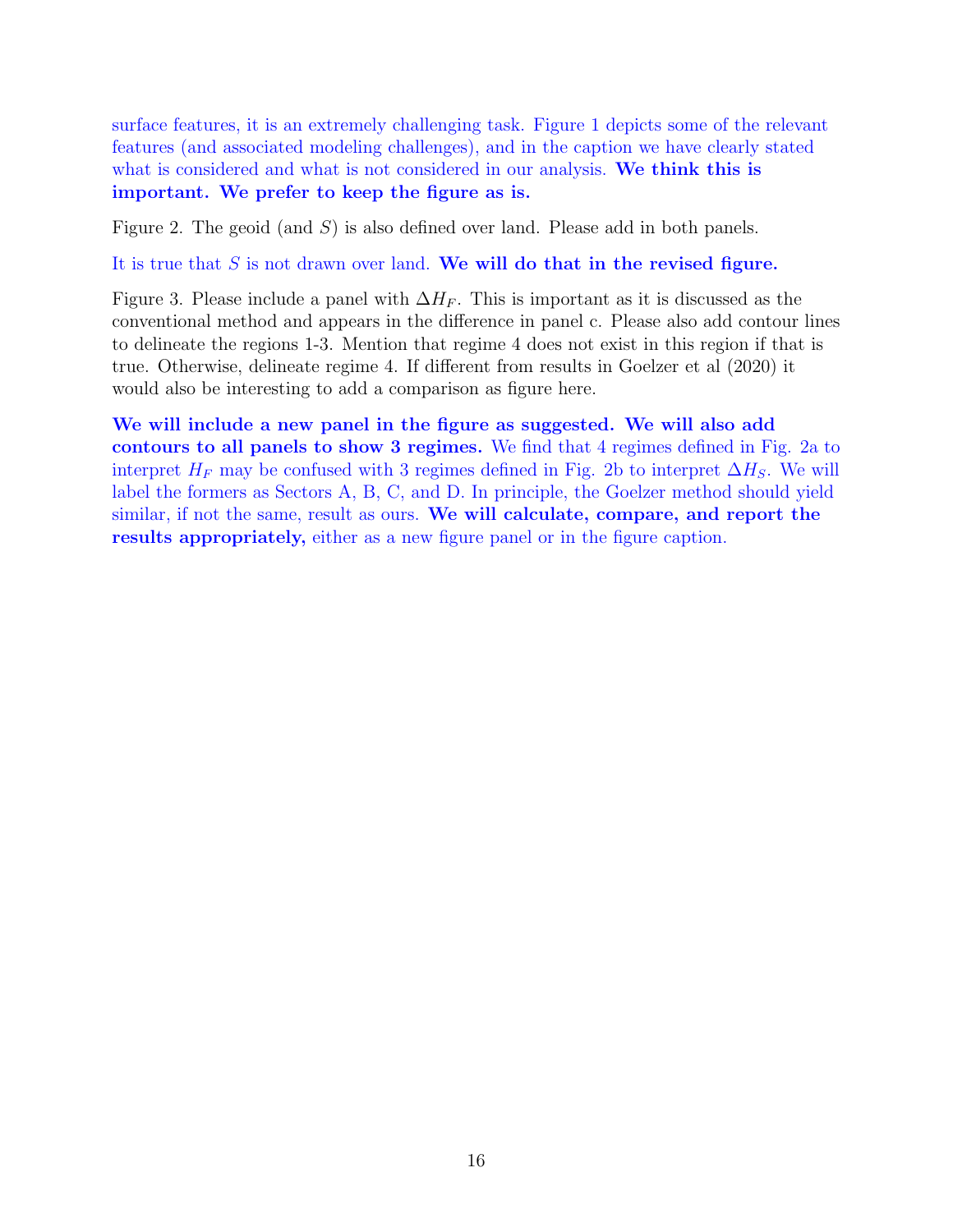# Referee  $#2$

## Summary

This paper presents a framework for describing the geometry of an evolving ice sheet margin in Earth system models, in which the geometry of the bedrock and mean sea level also can be dynamic. The authors define relevant terms and give a mathematical description of the way different quantities are related. In particular, they quantify the portion of ice thickness change that contributes to changes in ocean mass and global mean sea level. As Earth system modelers work to integrate dynamic ice sheet models with solid-Earth and sea-level models, this paper will be a useful reference.

In general, the paper is well written, and the figures are very helpful. Sometimes, however, technical terms related to sea level are used without precision, or are introduced without giving enough background information. Some of the equations contain terms that are not clearly defined or explained physically. In the comments below, I suggest where the exposition could be improved, especially for readers approaching these concepts for the first time.

We thank the reviewer for a positive and constructive review. We will clarify concepts and terminologies that are ambiguous, supply additional background materials as required, and explain physical meanings of key mathematical terms that are missing. Find our response to individual comments below. For questions that are similar to those from Referee  $#1$ , we kindly refer to corresponding responses that are already documented. Proposed changes to the manuscript are in red font.

Also, the text refers to "traditional" or "customary" approaches of estimating sea-level contributions from ice sheets based on the change in height above flotation, in contrast to the approach described here. It would be helpful to see some specific examples of customary approaches from published papers, with estimates of the magnitude and sign of the associated errors. This would enable readers to better assess the value of the proposed formalism.

Most of stand-alone ice sheet models use  $\Delta H_F$  to estimate ice sheet's contribution to barystatic sea level change (BSLC). Many of participating models of SeaRISE or ISMIP6 projects are some examples.Unless we compare these BSLC estimates with those derived from better/improved methods (e.g., our methods or Goelzer et al., 2020), we cannot quantify/report errors associated with these estimates. This is why the results presented in Fig. 3, based on a particular model run by Larour et al. (2019), is useful.

## Major comments

p. 1, Title: The title includes the words "mass conserving", but in the text I did not find an operational definition of what this means in an ESM with evolving ice sheets. Please provide such a definition, and perhaps an example of how mass conservation would be violated.

We agree that we did not provide much information about "mass conservation" in the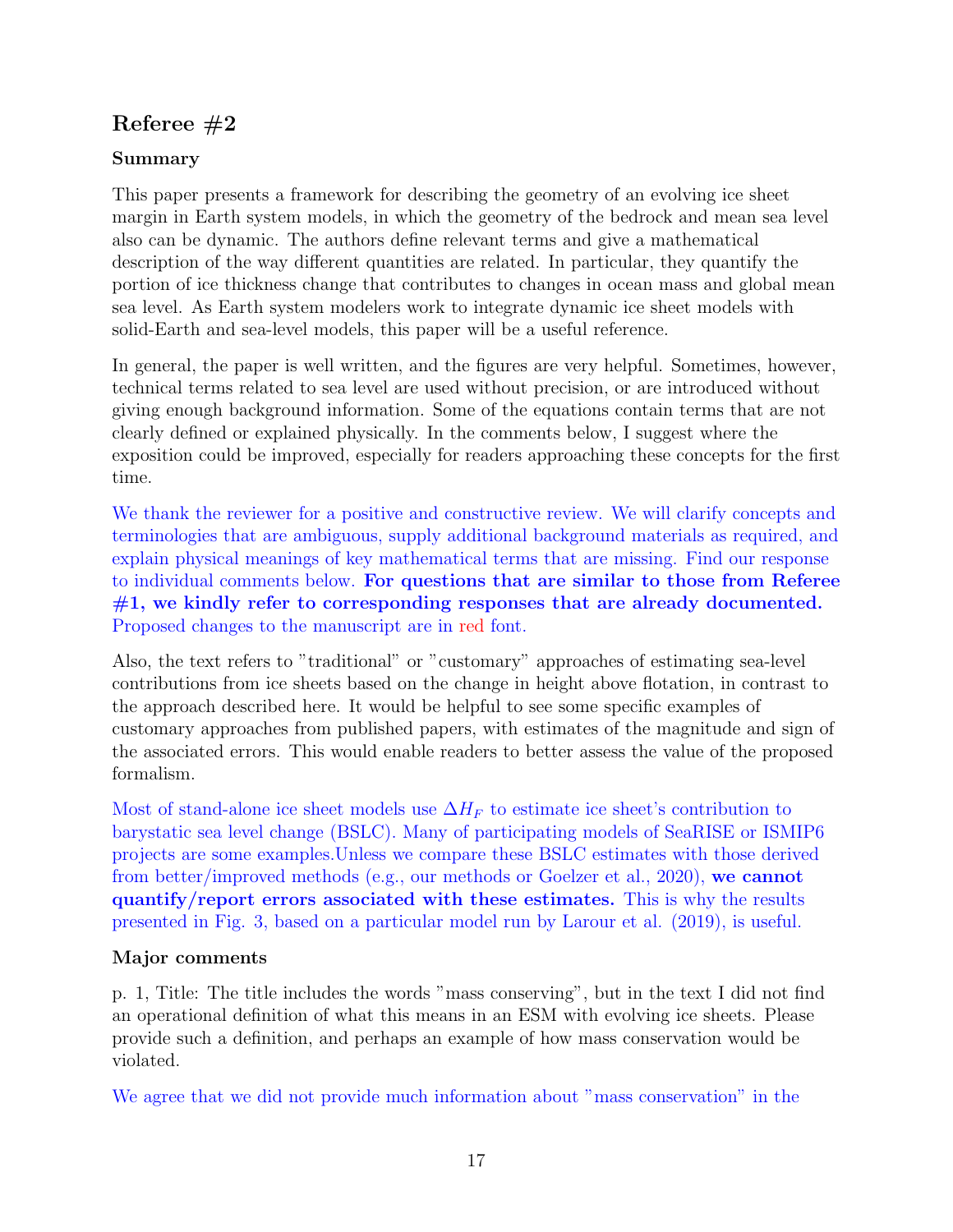manuscript, except for Eq. 10. We will state the following in the Introduction:

Our formulation ensures mass conservation in the Earth System by exchanging mass between land and ocean, accounting for induced GRD [gravitational, rotational, deformational] response of the solid Earth, and adjusting the ocean area through migration of grounding lines and coastlines simultaneously.

After Eq. 10 where we define a mass conserving field  $\Delta M$ , we will write:

Stand-alone ice sheet models (e.g., many of ISMIP6 participating models) or the models that account for local/regional isostatic adjustment of bedrock (e.g., Le Meur and Huybrechts, 1996; Pattyn et al., 2017) do not fully capture  $\Delta R_C^I$  and hence violate mass conservation in the Earth System.

Also, the title implies that there will be a detailed analysis of ice-sheet interactions with solid Earth and sea level, but the actual scope seems narrower: to accurately compute the contribution of dynamic ice sheets to barystatic sea level rise (i.e., the sea-level component associated with a redistribution of mass between land-based ice and the ocean) in ESMs. I suggest a revised title that better reflects the scope.

We fully understand the reviewer's concerns, and we are open about modifying the title suitably. However, our wish here is to improve the manuscript by constructing the formalism in a broader context of sea level and mass conservation in the Earth System. We believe that the central focus of our paper is a new field  $\Delta H_S(\omega, \Delta t)$  for estimating ice sheet's contribution to sea level (Eq. 7 of the manuscript) and a newly-added generic **level set**  $\mathcal{T}(\mathcal{F})$  for tracking land-ice-ocean interfaces in the Earth System (see our response to comment #P4.16 on page 9). Estimation of  $\Delta H_S(\omega, \Delta t)$  and  $\mathcal{T}(\mathcal{F})$  require knowledge of  $\Delta H(\omega, \Delta t)$ ,  $\Delta B(\omega, \Delta t)$ , and  $\Delta S(\omega, \Delta t)$  along with accurate geometry of land-ice-ocean interfaces. These fields and level-set are intertwined with each other, and only by using a mass conserving Earth System model that can capture ice sheet dynamics, solid Earth deformation, and sea level adjustment may we find self-consistent solutions. As noted in our response to comment  $\#p8.115$ on page 14, we will introduce a new section "Mass conservation in the Earth System" at p.8,l.6 of the original manuscript in order to accommodate (and expand on) aforementioned discussion and put  $\Delta H_S(\omega, \Delta t)$  and  $\mathcal{T}(\mathcal{F})$  in a broader context of sea level change and mass conservation in the Earth system.

p. 1, Abstract: The abstract is very general and does not provide a clear sense of the scope of the paper. If a central goal is to describe how to accurately compute the ice sheet contribution to barystatic sea level rise, then this goal should be clearly stated.

We agree that our abstract is a bit vague and we are aiming at a more impactful abstract. We propose the following:

> Polar ice sheets are important components of the Earth System. As the geometries of land, ocean, and ice sheet evolve, they must be consistently captured within the lexicon of geodesy. Understanding the interplay between the processes such as ice sheet dynamics, solid Earth deformation, and sea level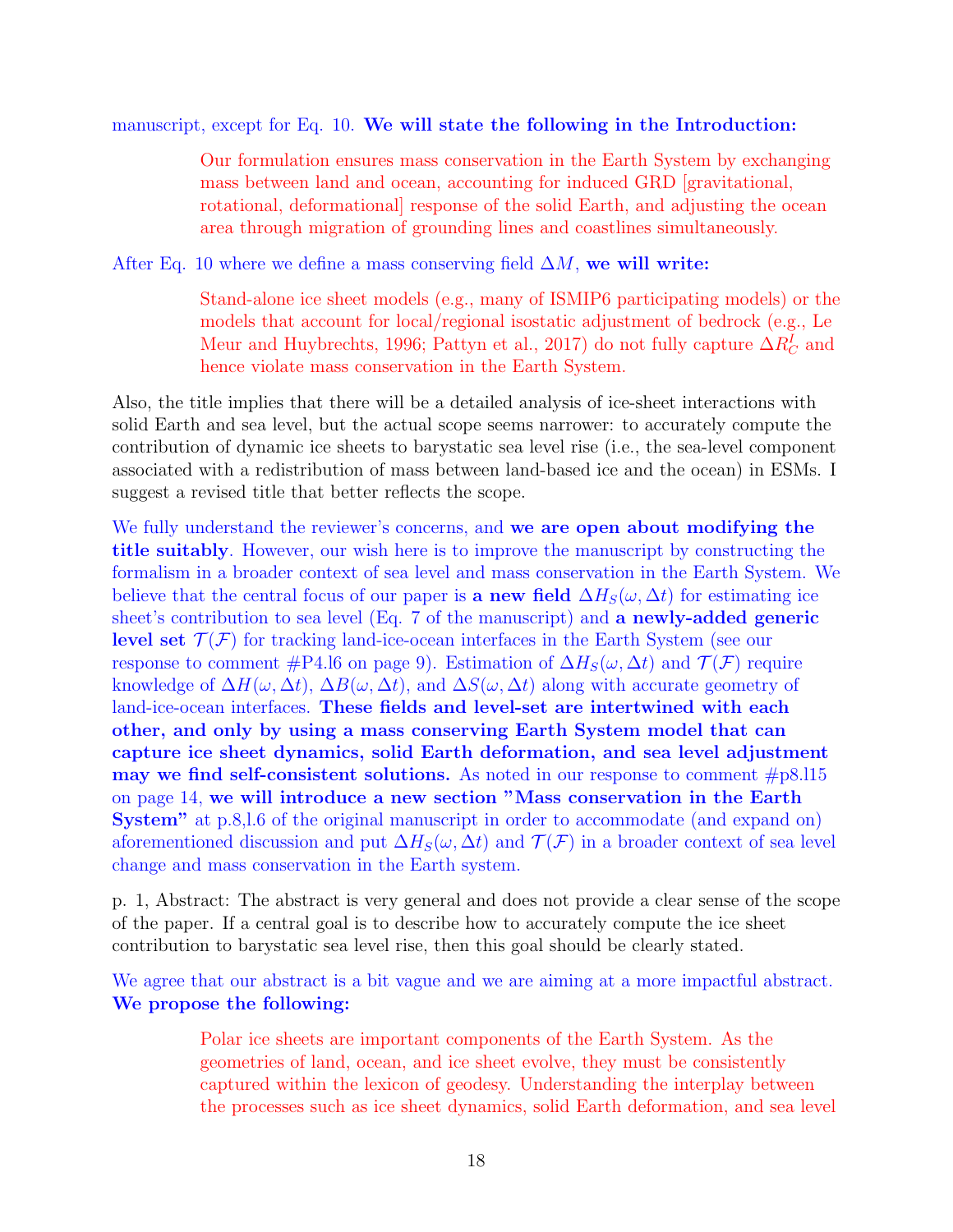adjustment requires both geodetically consistent and mass conserving descriptions of evolving land and ocean domains, grounded ice sheets and floating ice shelves, and their respective interfaces. Here we present a mathematical description of generic level-set that can be used to track both the grounding lines and coastlines in a seamless manner in light of ice-ocean mass exchange and complex feedbacks from solid Earth deformation and sea level adjustment. In order to improve estimates of ice mass that contributes to ocean mass change, we next present a new field based on the change in ice thickness, bedrock elevation and mean sea level caused by any geophysical processes. Our formalism is applied to arbitrary geometries of land-ocean-ice interfaces, and at all time scales. It is suited for a range of modeling architectures: from stand-alone ice sheet models to those that account for a self-consistent GRD (gravitational, rotational, deformational) response of the solid Earth. In the latter set of models, our formalism conserves mass in the Earth System.

p. 1, l. 1: Although I am fully in favor of including dynamic ice sheets in ESMs, I would not go so far as to suggest that "any Earth System model" already includes them. For some ESMs, ice sheets are still on the back burner.

Agreed. See our response to the previous comment.

p. 2, l. 2: "Defining geometry". I am not sure what this means – something like defining geometric concepts that are relevant to models with dynamic ice sheets?

Referee #1 also had a concern about the quoted phrase. We have decided to remove the entire sentence altogether. See our response to comment  $\#P2.12$  on page 5.

p. 2, l. 4: "future debate and reconciliation." Ideally, the concepts are set forth clearly in a way that leads to greater mutual understanding and less debate.

This phrase and "defining geometry" (see previous comment) both appear in the same sentence, which we have decided to remove from the revised manuscript.

p. 2, l. 5: "basic configuration setup". I am not sure what this means. It seems an odd way to describe what seem to be theoretical or analytical frameworks.

Referee #1 also found this phrase unclear. We will reformulate the sentence in much clearer way. See our response to comment  $\#P2.15$  on page 5.

p. 2, l. 8: I am not clear why these previous analyses are referred to as "traditional configurations". The word "traditional" suggests a contrast with something novel and untraditional to be introduced here. However, I don't see this work as heading off in a different direction from the cited papers, but rather as clarifying concepts that are particularly relevant for ESMs. As above, "configuration" doesn't seem to be the right word.

We will not label the previous analyses as "traditional", and **will avoid its usage in the** revised manuscript along with the other word "configuration". We will simply delete this sentence.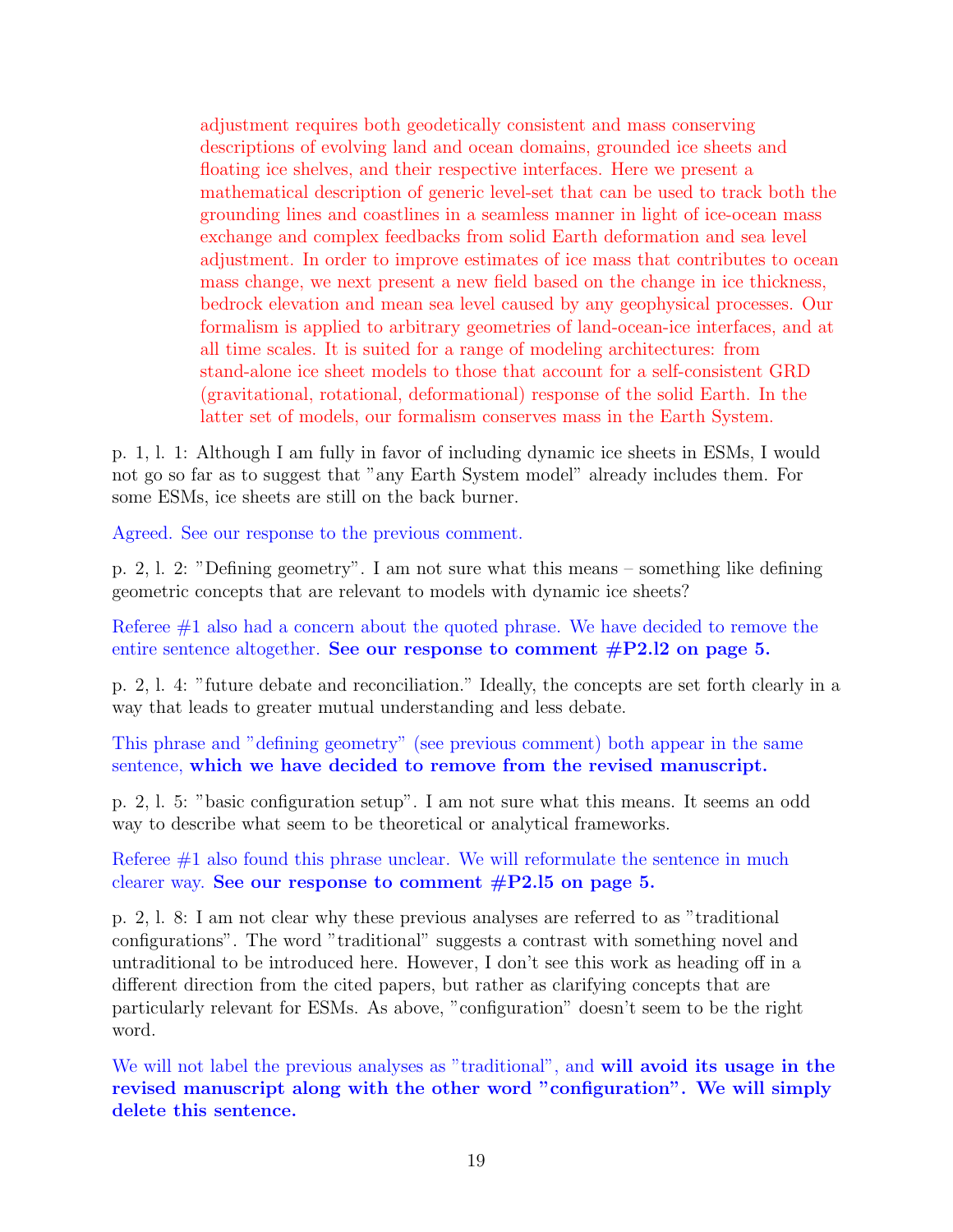We labeled the previous studies that considered simplified geometries of ice/bedrock/ocean system (e.g., Hutter et al., 1983; Lambeck et al., 2003; Mitrovica and Milne, 2003) as "traditional" because these studies do not capture kilometer-scale geometric features, e.g. ice rises and rumples and rugged fjord geometries, that are critical to understand grounding line dynamics. One of our key goals is to present a method that can track grounding lines and coastlines of arbitrary geometries within a system of ice sheet, solid Earth and sea level models. To clarify this, we will include the following in the revision:

> ...kilometer-scale features, such as ice rises and rumples... These features complicate the required geometrical simplifications used in previous studies for ice-bedrock-ocean interface changes... Here we generalize the flotation condition for ice to present a method that facilitates a precise tracking of both grounding lines and coastlines in light of ice-ocean mass exchange and induced gravitational, rotational and deformational (GRD) response of the solid Earth and associated sea level adjustment (Gregory et al., 2019). The method is applied to an arbitrary geometry of interfaces and at all time scales.

p. 2, l. 13: Similarly, what is meant by "traditional theory for ice-bedrock-ocean interface changes"?

We believe that our response to the previous comment fully addresses this question.

p. 2, l. 25: "sea surface elevation". This is an ambiguous term; it can refer either to the mean (on some appropriate time scale) or to a quantity that varies on short time and spatial scales. There is some explanation below, but it is better to be as clear as possible when introducing the quantity  $S(\omega, t)$ . I think that what is meant here is what Gregory et al. (2019) call "mean sea level", a term they recommend in place of the deprecated term "mean sea surface". If S is actually meant to represent the geoid, which is not quite the same as mean sea level, then this should be stated clearly.

In general, Gregory et al. (2019) is a comprehensive, carefully written reference. I suggest that the authors adopt similar terminology, paraphrasing and referring to that paper as appropriate.

We agree that Gregory et al. (2019) is the key reference here. We will comply with their definitions throughout the manuscript.  $S(\omega, t)$  in our context generally complies with "mean sea level (MSL)" as defined by Gregory et al. (2019), but it does not account for steric and dynamic components of MSL. Specifically in our case, global mean value of  $S(\omega, t)$  is given by barystatic sea level, and its spatial pattern is dictated by GRD (gravitational, rotational, deformational) response of the solid Earth to land-ocean mass exchange. We will include the following in the revision:

> We first introduce two fields,  $B(\omega, t)$  and  $S(\omega, t)$ , to be the solid Earth surface (i.e., land surface or sea floor) and the mean sea level (MSL), respectively.

Our definition of MSL complies with that given by Gregory et al., 2019): Time-mean of sea surface over a sufficiently long period so that the effects of waves, tides, or meteorologically-driven high-frequency fluctuations are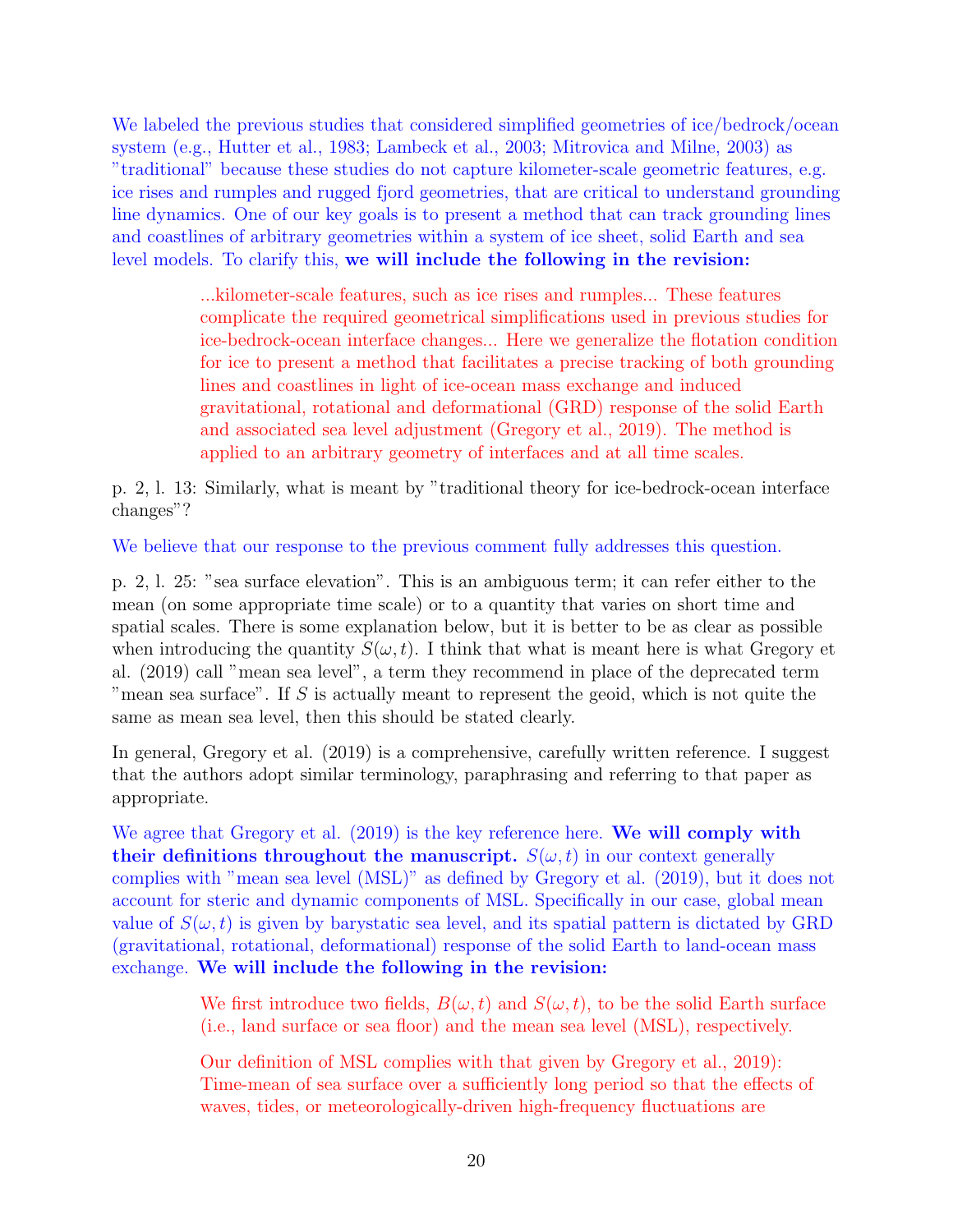eliminated. The period of time-mean may be on the order of 20 years or longer, a timescale over which interactions between sea level and ice sheet may become important (Hillenbrand et al., 2017; Larour et al., 2019). Specifically, the change in global-mean of MSL in the present context is equal to the so-called barystatic sea-level change that defines global-mean sea-level change due to a sustained exchange of water between the land and the ocean. The evolving spatial pattern of MSL, on the other hand, is strictly dictated by the GRD response of solid Earth to land-ocean mass exchange. This definition of evolving MSL is familiar in GIA modeling wherein there is a requirement to solve the so-called "sea level equation" (Farrell and Clark, 1976).

p. 2, l. 26: What is the International Terrestrial Reference Frame, and how is it defined? Is it similar to what Gregory et al. (2019) call the reference ellipsoid?

Referee  $\#1$  also had a similar question. See our response to comment  $\#P2.126$  on page 7. Yes, the ITRF solutions (e.g., GRS80) are reference ellipsoids.

p. 2, l. 32: It is stated first that S is highly variable in space and time, and then it is stated that  $S$  is quasi-static and does not, in fact, include short-term dynamic processes. Please use S only to refer to quasi-static mean sea level, and use a different term when discussing short-term dynamics.

These sentences will not appear in the revised manuscript. We will provide a precise definition of S, complying with Gregory et al. (2019). See our response to comment #p.2,l.25 on pages 20-21.

p. 3, l. 5: "Sea level" is another ambiguous term, as discussed by Gregory et al. I suggest "mean sea level."

This sentence will not appear in the revise manuscript. Also, see our response to comment  $#p.2,1.25$  on pages 20-21.

p. 3, l. 5: "represents an equipotential surface whose spatial pattern mimics the geoid." This is confusing. First, how is the geoid defined? Gregory et al. define it as the geopotential surface chosen so that the volume between the geoid and the sea floor is equal to the time-mean volume of sea water (including the liquid-water equivalent of floating ice) in the ocean. Second, what is meant by "mimics" the geoid? Does "mimics" mean "is equivalent to", or "is similar to"? If the latter, in what way does  $S(\omega, t)$  differ? If S is mean sea level, then it is not an equipotential surface; for instance, mean sea level has a higher geopotential on one side of the Gulf Stream or ACC than the other. (Though it could be convenient to define  $S$  as an equipotential surface in areas not covered by ocean.)

 $S(\omega, t)$  as we will define in the revised manuscript is familiar in GIA modeling, which requires to solve the so-called "sea level equation" (see our response to comment #p.2,l.25 on pages 20-21). This particular definition of S, which complies with general definition of MSL (Gregory et al., 2019), represents the equipotential surface and it differs from the geoid only by a spatial invariant for the sake of mass conservation in sea-level equation (see Tamisiea, 2011). We will rephrase the sentence as follows: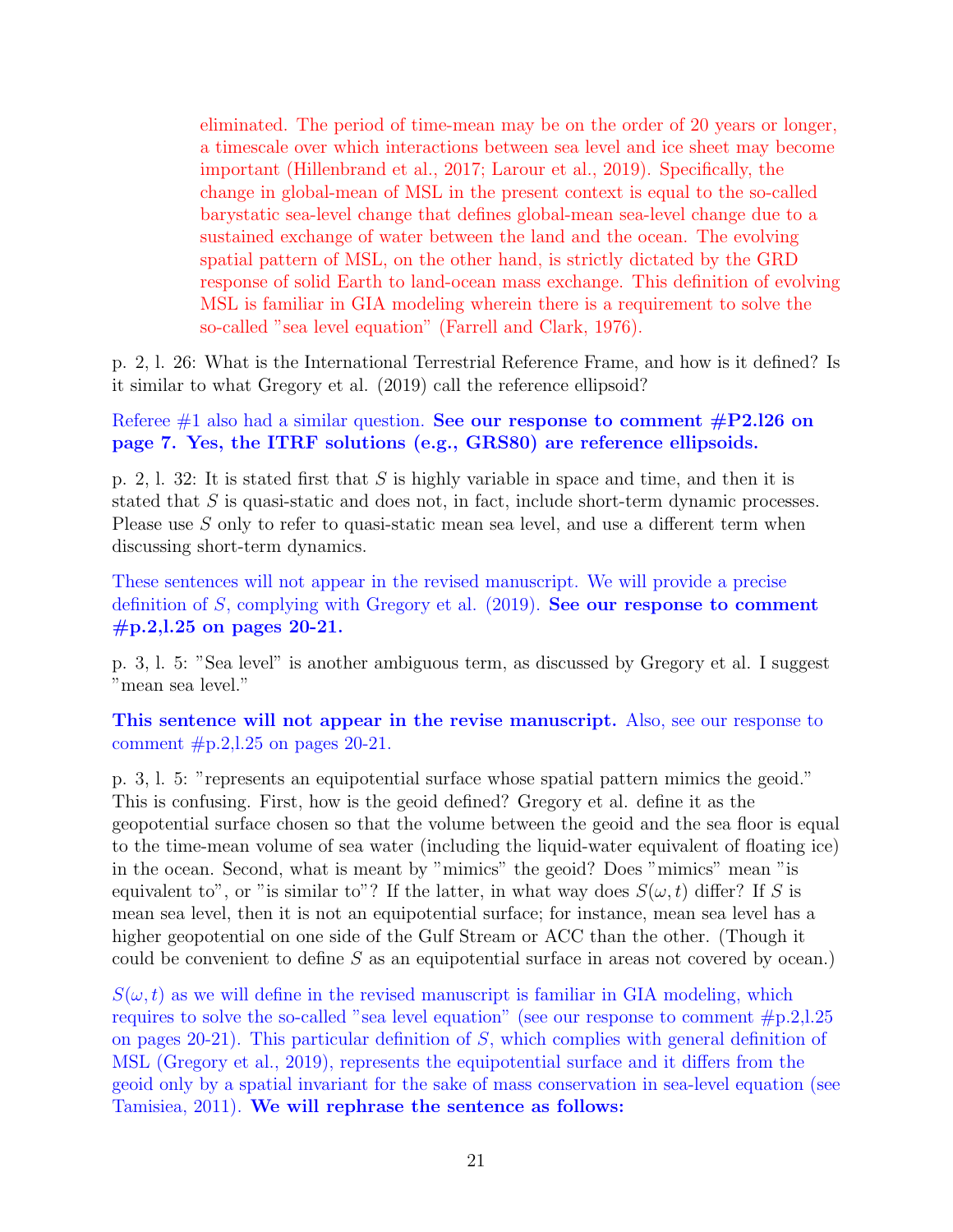This definition of evolving MSL is familiar in GIA modeling wherein there is a requirement to solve the so-called "sea level equation"... MSL as strictly defined above represents an equipotential surface whose spatial pattern matches the geoid (Tamisiea, 2011), and is therefore a globally-defined field.

p. 3, l. 11: Since ocean and ice have variable density, it would be clearer to refer to  $\rho_o$  and  $\rho_i$  as reference densities.

### Agreed. We will rewrite it more clearly as follows:

Here  $\rho_i$  and  $\rho_o$  are average densities of ice and ocean water, respectively.

p. 3, l. 12: "sea surface relative to the seafloor". I suggest "local mean sea level relative to the seafloor".

This sentence will be moved to a new section "Mass conservation in the Earth System". See our response to comment #P3.l8-15 on pages 8-9. Nevertheless, we will rephrase the sentence as suggested:

 $R(\omega, t)$  is the local mean sea level relative to the sea floor...

p. 4, Eq. (3): Why are the ocean and land functions undefined at coastlines and grounding lines? Is it problematic not to include them in one domain or the other?

Coastlines and grounding lines are neither part of land nor of ocean. They are the interfaces between the two. However, we understand the reviewer's concern given the lack of a precise description of these interfaces. We will now include a mathematical description of a generic land-ocean boundary, including grounding lines. Reviewer  $#1$  also had a similar concern. See our response to comment  $\#P4.16$  on page 9.

p. 4, l. 7: Please say precisely what is meant by "connected to the open ocean". I would guess that the connected regions include marginal seas (e.g., the Mediterranean) but not inland lakes (e.g., the Great Lakes). Also, one needs an operational definition of the open ocean before defining a connection to the open ocean.

With new materials that present a mathematical description of level set function  $\mathcal{F}(\omega, t)$ and its zero level set  $\mathcal{T}(\mathcal{F})$  (see our response to comment #P4.16 on page 9), we do not need to invoke the (relatively subjective) concept of "connectivity". The ocean function (Eq. 3 of the original manuscript) for example will be written as follows:

$$
\mathcal{O}(\omega, t) = 1 \quad \text{if } \mathcal{F}(\omega, t) < 0; \\
= 0 \quad \text{otherwise, except when } \omega \in \mathcal{T}(\mathcal{F}).
$$

Note that O is not defined at  $w \in \mathcal{T}(\mathcal{F})$ , i.e., the ocean (or land) is not defined on coastlines or grounding lines. Also, see our response to the previous comment.

p. 4, l. 17: "is connected to" is more precise than "is in direct contact with"?

As noted in our response to the previous comment, the concept of "connectivity" will be discarded altogether. Relevant phrases will not appear in the revised manuscript.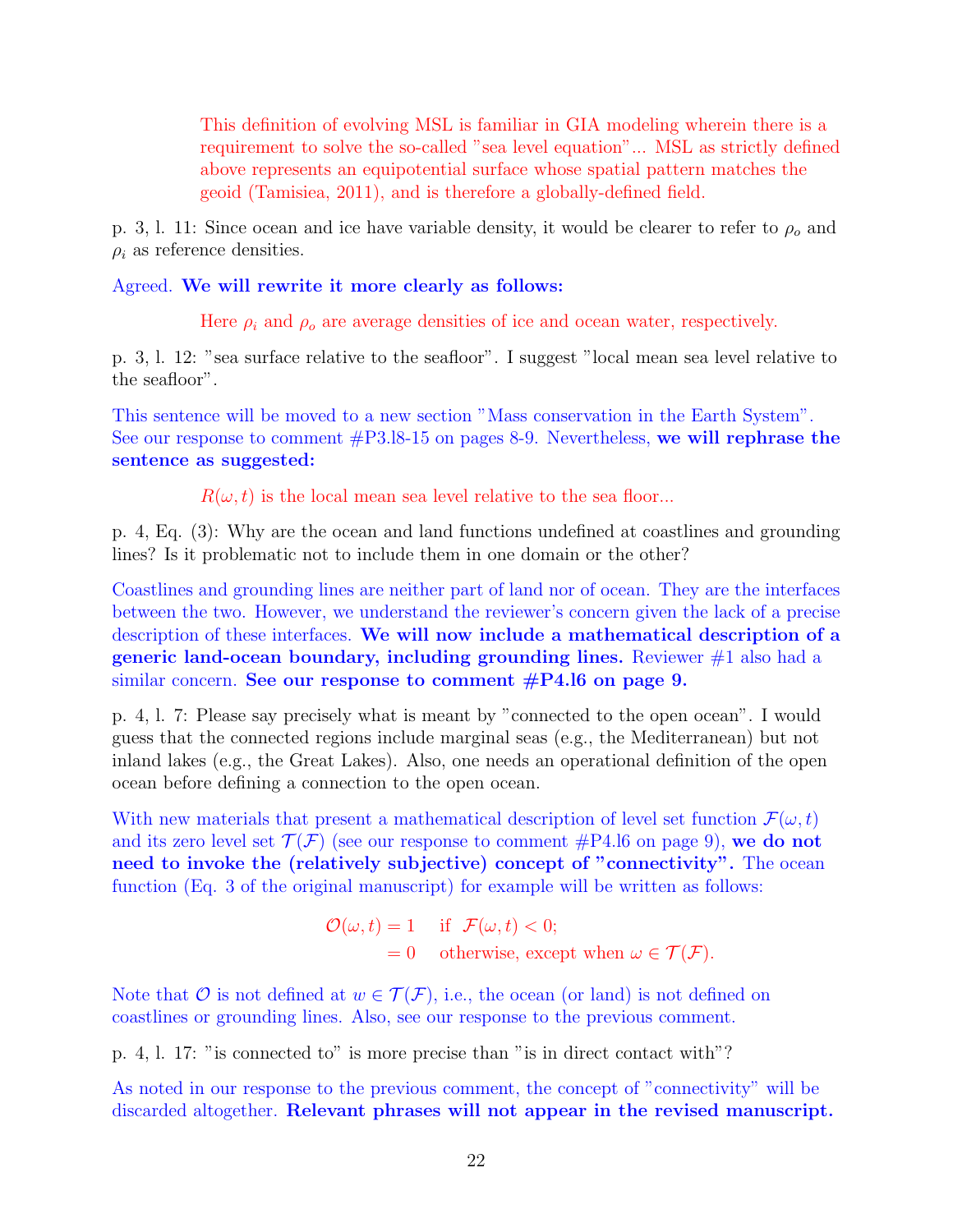p. 4, l. 23: Are there published examples of frameworks (i.e., "traditional theory") that cannot handle pinning points? It seems natural to define the ice domain as in Eq. (4), and I'm not aware of frameworks with a different or less natural definition.

No doubt that Eq. 4 is the simplest and most generic definition of ice domain. And, there is nothing new about it here, compared to the previous studies. To avoid a confusion, we will simply delete this sentence. However, what we meant to imply referring to the previous (aka traditional) studies is that they consider simplified geometries of land, ocean and ice sheets, perhaps due to the lack of constraining data or computational resources. Consequently, these studies do not capture kilometer-scale features such as rugged fjord geometries and pinning points that are critical for accurate modeling of grounding line migration and hence ice sheet dynamics. We will clarify it in the Introduction:

> ... [previous] analysis of ice sheet evolution at the ice-bedrock-ocean interfaces has been given for a set of simplified geometries, owing to the lack of constraining data or computational resources,...

A similar geometric approach is also familiar in the development of glacial isostatic adjustment theory... with migrating grounding lines and coastlines.

... kilometer-scale geometric features, such as ice rises and rumples, rugged fjord geometries, and uneven bedrock topography complicate the required geometrical simplifications used in previous studies...

### Also, see our response to comment #p.2,l.8 on pages 19-20.

p. 4, l. 24: Which "employed assumption" is being referenced here? Maybe the assumption that only ice that is part of the ocean domain is included within the floating ice mask?

## Correct. We will clarify the sentence as follows:

Our operative definition of a floating ice mask, however, limits us from capturing the floating ice on subglacial and proglacial lakes that are not part of the global ocean (see Figure 1).

p. 4, l. 27: "the first generation of Earth system models". I'm not sure we are still in the first generation, since ESMs have been around for about a decade. Maybe "current Earth system models".

## Ok. We will use the suggested phrasing.

p. 5, Eq. (6): Why is the grounded mask needed in this expression, if it is true that  $H = H_0$  for floating ice shelves?

Given our definition of flotation height for ice (Eq. 5), ice shelves actually have smaller thickness than the flotation height. This implies that ice shelves can potentially contribute to barystatic sea level change, which obviously is not correct. Therefore we must invoke the grounded ice mask in Eq.  $(6)$ . We will state this explicitly in the manuscript.

p. 5, l. 8: What is the referent in "it can be negative"?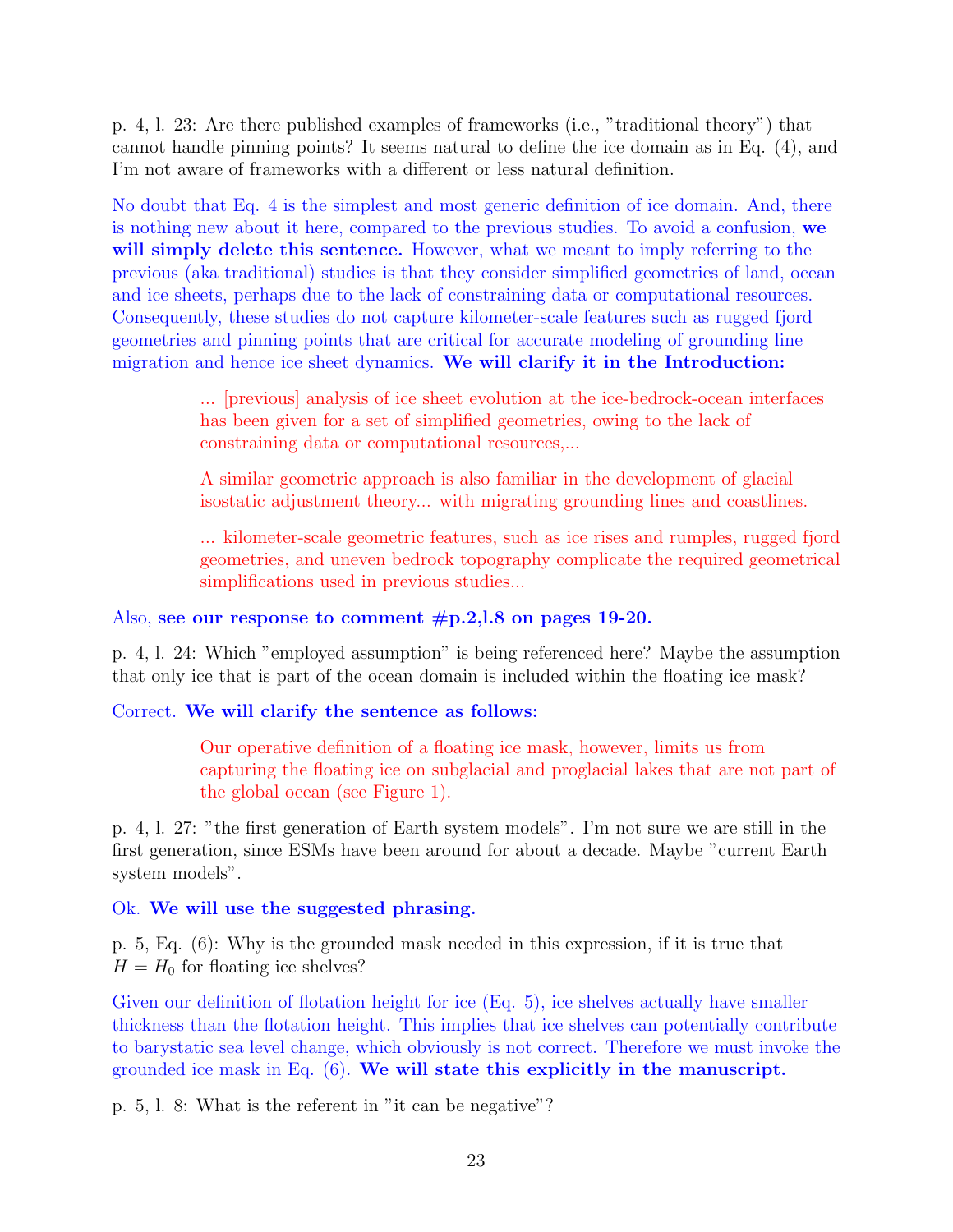It is  $H_F$ . We will clarify it in the revised manuscript:

For grounded portions of the marine ice sheet,  $H_F(\omega, t) < H(\omega, t)$ . In fact,  $H_F(\omega, t)$  can take on negative values...

p. 5, l. 21: What is meant by "directly affects"? Is this just the (fairly trivial) statement that some, but not necessarily all, of the net change in ice mass results in a change in ocean mass?

Yes to your second question. We will rephrase the sentence to clarify this:

We assume that the net change in ice sheet mass results in the equivalent change (but of opposite sign) in ocean mass, ensuring mass conservation in the Earth System.

p. 5, ll. 21-22: "Quantifying the fraction of ice mass change that contributes to sea level" I thought that this was the main point of the section. In what sense is it analytically unapproachable and beyond the scope of the study?

We agree that these sentences are ambiguous, as also pointed by Referee  $#1$ . See our response to comment #p5.l22-23 on pages 10-11. We will delete these sentences.

p. 5, l. 23: "Despite the assumption"? Which assumption? If the reference is to the assumption that "the net change in ice sheet mass directly affects the ocean mass", I'm not sure there is a contradiction, but I'm not clear on the precise meaning of the assumption.

Yes, it was in reference to the quoted assumption. We agree that there is no contradiction either. We will delete the quoted phrase and revise the sentence as follows:

Not all of  $\Delta H(\omega, \Delta t)$  contributes to ocean mass change.

p. 5, l. 27: "...yields some error." After reading this statement, I was expecting to see quantitative error estimates later in the text. There is an illustration in Fig. 3, but is it possible to state the typical order of magnitude of the error? For instance, is it closer to 1% or 10%?

Good point. We will include error estimates based on the results shown in Fig 3.

p. 5, l. 28: Please say precisely what is meant by "contributes to sea level". For example, if an ice sheet loses mass, the geoid will change because of gravitational and rotational effects, but these changes aren't part of  $\Delta H_S$ . What is meant, I think, is the part of the ice loss that adds to the mass of the ocean, i.e. the barystatic sea-level component. If so, then barystatic SLR and related terms should be defined here or earlier.

We agree with the reviewer's assessment. We will rephrase this sentence:

We define  $\Delta H_S(\omega, \Delta t)$  to be a portion of ice thickness that contributes to barystatic sea level change over the period  $\Delta t$ .

Note that barystatic sea level change will be defined in the beginning of Section 2. Also, see our response to comment  $\#p.2,1.25$  on pages 20-21.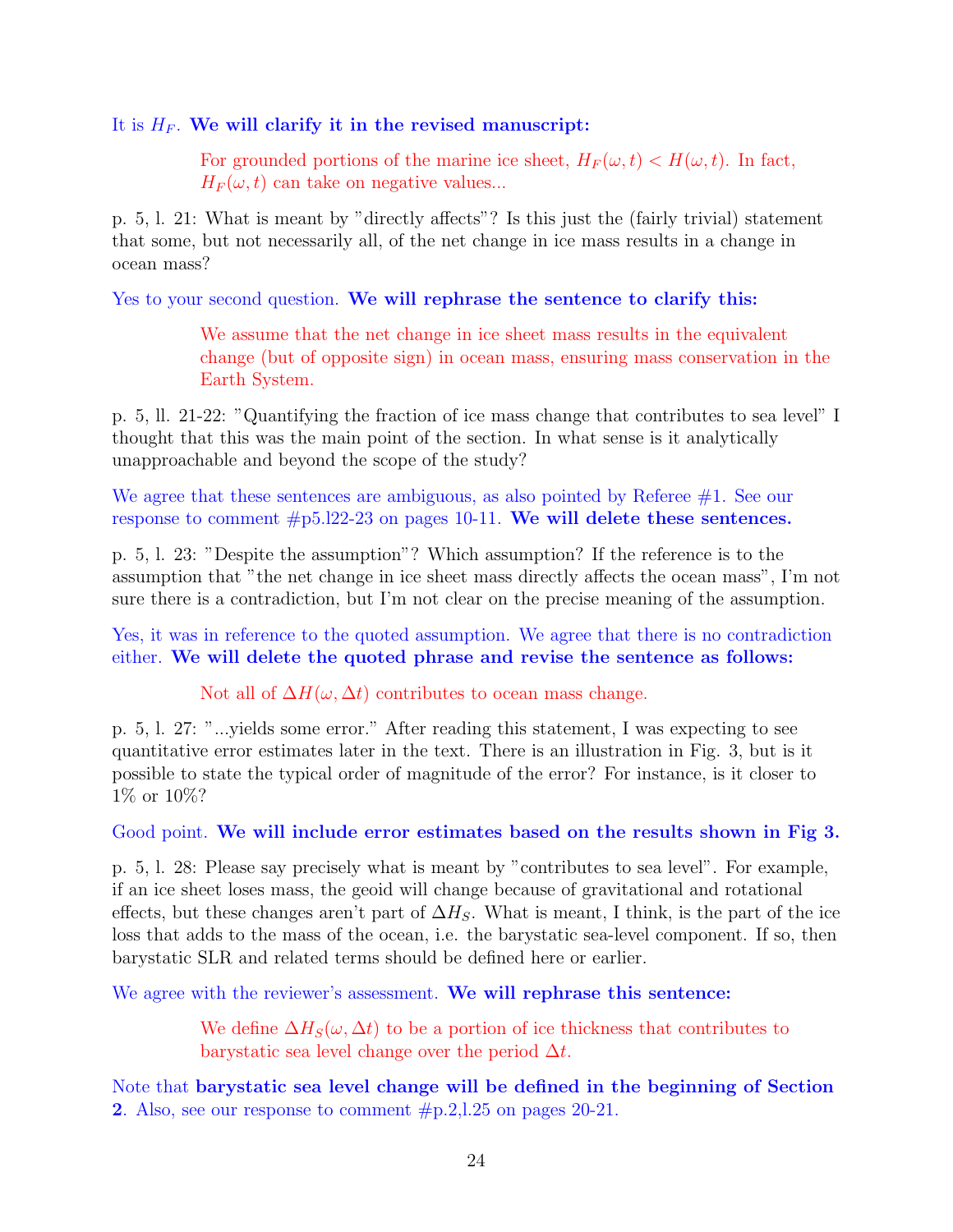p. 5, l. 30: Since this is a central equation in the paper, I would like to see a clearer description of the physical meaning of each term, and when appropriate a derivation. I convinced myself that the first two terms on the RHS are correct, but I was not able to derive the third term or understand the physical motivation. In the text, the closest thing to an explanation is on p. 7, l. 20: "The last term in the equation accounts for the fact that fresh water density evolves during the accretion and ablation of ice, whereas the average ocean water density in the vicinity of the grounding line acts to determine the ablation height." This is confusing, in part because freshwater density  $\rho_w$  is a physical constant that does not evolve. Please provide a clearer explanation and, if possible, a supporting figure.

Three bullets on page 7 of the manuscript were meant to provide such interpretations. However, we are happy to provide more information and expand on the description of those terms. Referee  $\#1$  also requested for a clearer explanation. See our response to two of her comments  $\#p5.130$  on page 11-12. The interpretation of last term appearing in Eq. 7 is given in full details, with a supporting figure (Fig. 2). Given the expanded explanation, the quoted sentence will not appear in the manuscript.

p. 6, Figure 2: The figure and caption are helpful, especially panels a and b with the four different regimes.

## Thank you.

p. 7, ll. 3ff: The text refers to three distinct "regimes", whereas Fig. 2 refers to four regimes that are defined differently from the regimes in the text. Please use the term "regimes" consistently. In the text, paragraph 1 corresponds to the first term on the RHS of Eq. (7), and paragraph 2 to the second and third terms. But as stated above, the explanation of the third term is not clear. Perhaps revise so that paragraph 2 addresses the second term and paragraph 3 the third term. Then the current paragraph 3 would become a short paragraph 4.

Indeed, we also realize that the 4 regimes defined to interpret  $H_F$  (Figure 2a) may be confused with the 3 regimes defined to interpret  $\Delta H_S$  (Figure 2b). To avoid this confusion, we will label the formers as Sectors A, B, C and D, and the latter as Regimes 1, 2, and 3.

## The description of Regimes 1, 2, and 3 in the text will be restructured as suggested. The explanation of third term appearing in Eq. 7 will be improved with a supplementary figure. See our response to comments  $\#p.5,1.30$  on page 25.

p. 7, 1. 19: Could you give an example of when the magnitude of the change in  $H_F$  would be equal to the magnitude of the change in H, and when it would be less?

We appreciate the comment. Since it is much easier to demonstrate such scenarios with help of sketches, we will provide a supplementary figure that clearly shows the circumstances at which the equality or inequality holds in this relationship. For now, we use a sketch that we prepared in response to Referee  $\#1$  (see comment  $\#p5.130$  on pages 11-12) to give example scenarios. In Figure 2 (page 12) consider that column A represents the state of ice at time t and column B at  $t + \Delta t$ . By design,  $\Delta H = \Delta H_F$ . Since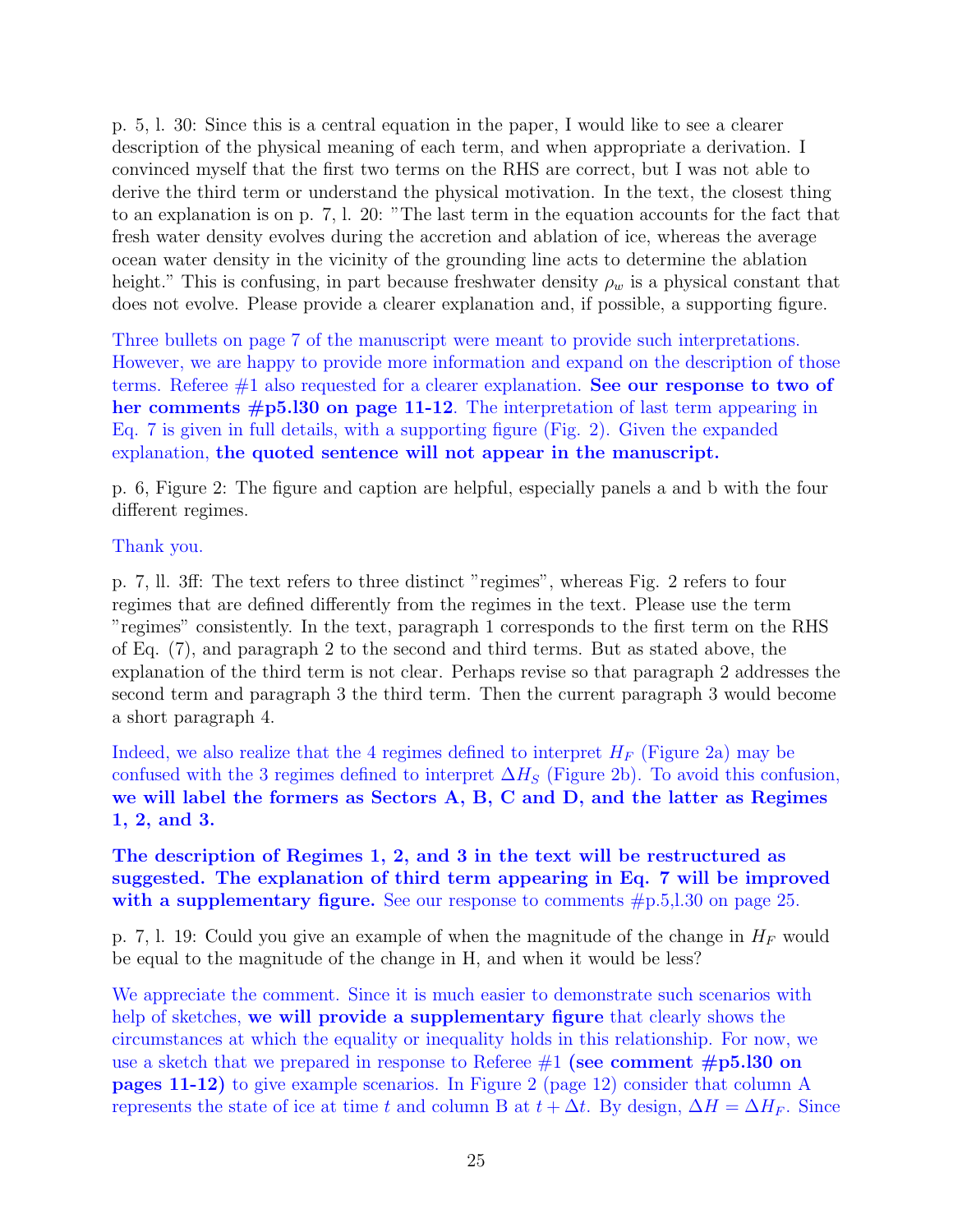ice column A is grounded and B is floating, we can conclude that equality may hold between the two fields in Regime 2. It is easy to demonstrate that  $|\Delta H_F| < |\Delta H|$ holds in this regime. In this particular sketch (between columns A and B)  $\Delta H_F$  is fixed, irrespective to  $\Delta H$ . If  $|\Delta H| < |\Delta H_F|$  the column B would still be grounded (representing a scenario in Regime 1), implying that  $|\Delta H_F| \leq |\Delta H|$  must hold in Regime 2. Absolute values ensure that this relationship holds in both cases: when ice transits from grounded to floating state, or other way around.

p. 7, ll. 29ff: I am confused about the difference between events in regimes 1 and 2. My understanding is that regime 1 consists of regions that are grounded at both the start and end of the simulation, whereas regime 2 consists of regions that transition from grounded to floating during the simulation. If so, this should be stated clearly. For regime 1, it is stated that  $\Delta H_S$  is different from  $\Delta H_F$  because of "evolving bedrock and sea level". Are bedrock and sea level not evolving in regime 2? Or is the point rather that in region 1, the ice remains grounded throughout the simulation, and therefore the entire DeltaH contributes to  $\Delta H_S$ , whereas  $\Delta H$  differs from  $\Delta H_F$  because of bedrock changes? For regime 2, it is stated that the discrepancy is due to the ?missing fraction of newly grounded or newly floating ice.? I am not sure what this means. I understand why  $\Delta H_S$ differs from  $\Delta H$  in this region, but not why  $\Delta H_F$  differs from  $\Delta H_S$ .

The reviewer is correct about how we separate three regimes in Figure 3. We will include the following sentence explicitly.

> In order to facilitate our interpretation of the results, we separate the model domain into 3 regimes as in Figure 2b: Regime 1 consists of regions that are grounded at both the start and end of the simulation; Regime 2 consists of regions that transition from grounded to floating state over the course of simulation; and Regime 3 consists of regions that are floating at both the start and end of the simulation.

It is not that we consider the effects of evolving bedrock and mean sea level in one regime, and not in others. As shown in Eq. 7, we first define  $\Delta H_S$  by accounting for  $\Delta H$ ,  $\Delta B$  and  $\Delta S$ . Only then we define 3 regimes for the ease of interpretation. We agree that our interpretation of the results, particularly Figure 3c, is too brief and perhaps confusing. The reviewer's second interpretation about the results in Regime 1 is accurate. We will expand on our interpretation for Regime 1 as follows:

> Only  $\Delta H(\omega, t)$  contributes to  $\Delta H_S(\omega, t)$  in Regime 1 (see equation 7). In this regime,  $\Delta H(\omega, t)$  and hence  $\Delta H_S(\omega, t)$  differs from  $\Delta H_F(\omega, t)$  due to the effects of evolving bedrock and mean sea level on the latter field.

Mathematically, the difference between  $\Delta H_S$  and  $\Delta H_F$  in Regime 2 is simply the third term appearing in Eq. 7. We will rewrite the sentence as follows:

> The difference between  $\Delta H_S(\omega, t)$  and  $\Delta H_F(\omega, t)$  in Regime 2 essentially shows the effects of the third term appearing in equation (7). This term accounts for the misrepresentation of ocean volume due to differing densities between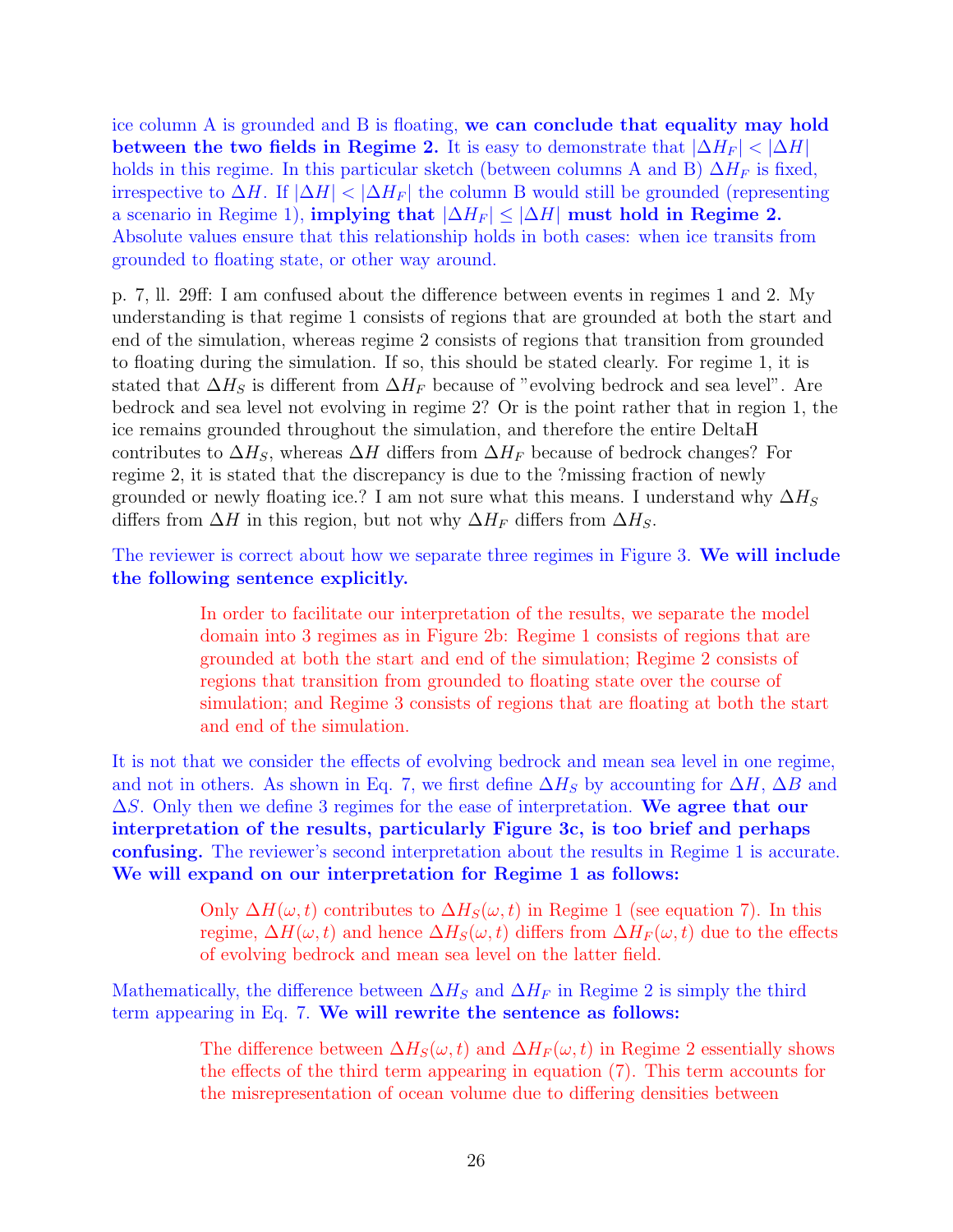freshwater and ocean water, as illustrated in the Supplementary Figure X.

The "Supplementary Figure X" will look like Figure 2 on page 12 of this document.

p. 7, l. 30: Please say more precisely what is meant by the "customary approach of using  $\Delta H_F$ ". Can you cite specific examples in the literature in which the ice-sheet contribution to SLR was derived from  $\Delta H_F$ , yielding a significant error? In the literature (beyond this specific example from Larour et al. (2019)), do the errors have a systematic sign? Are these errors prevalent in ice sheet models that include isostatic adjustment (i.e., where  $\Delta H_S$  could have been computed accurately, but  $\Delta H_F$  was reported instead)? Or is the problem that most ice sheet models ignore isostatic adjustment, so that they are missing a key term needed to compute  $\Delta H_S$ ?

We meant to imply the methods that use thickness-above-flotation to estimate sea level contribution (as clearly stated on line 25 of page 7 in the manuscript). For clarity, we will rephrase the sentence:

> Notice the systematic error associated with the method that uses  $\Delta H_F(\omega, \Delta t)$ to quantify barystatic sea level change...

Regarding second question: Most of the stand-alone ice sheet models (e.g., those contributing to SeaRISE and ISMIP6 projects) derive SLR from  $\Delta H_F$ . We will explicitly mention it in the manuscript. Unless we compare these estimates with those derived from better/improved methods (e.g., our methods or Goelzer et al., 2020), we cannot quantify/cite errors associated with these estimates. This is why Fig 3 based on a particular model run by Larour et al. (2019) is useful.

Regarding third question: As noted above there are no error estimates available in the literature, so we cannot comment on whether they have a systematic sign.

Regarding 4th: It may be possible. Goelzer et al. (2020), for example, write: "In our own ice-sheet modelling experience and from exchange with colleagues in different groups, it is not always clear how the sea-level contribution should exactly be calculated and what corrections need to be applied."

Regarding 5th: The reviewer's speculation is absolutely correct. Most of participating models of SeaRISE and ISMIP6 experiments are stand-alone ice models.

Also, can you state the magnitude of the systematic error? That is, what is the magnitude of the integrated error in Fig. 3 panel c, relative to the integrated value of  $\Delta H_F$ ?

Ok. We will report the errors in the revised manuscript.

p. 8, Fig. 3: In addition to the 2D fields, it would be useful to show a graph consisting of time series of the area-integrated values of  $H<sub>S</sub>$  and  $H<sub>F</sub>$ . This graph could show not only the total values, but also the values computed separately for regions 1, 2, and 3. Also, please cite Larour et al. (2019) in the caption.

We appreciate the comment. We will provide such a graph as a new panel in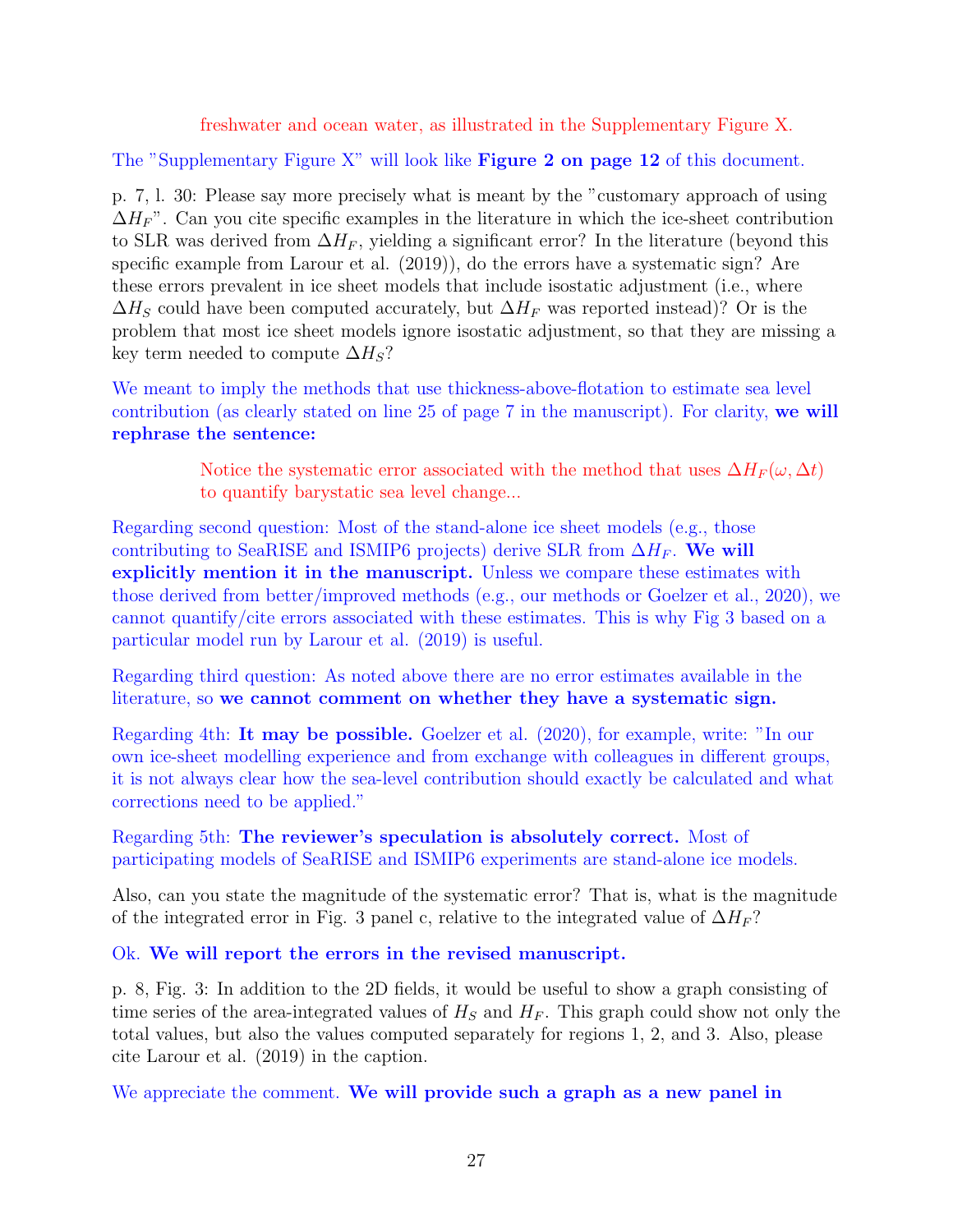### Figure 3. We will also cite Larour et al. (2019) in the caption.

p. 8, l. 6: Here, barystatic sea level change is finally defined. I suggest introducing and defining this concept earlier in the paper. Also "ocean mass-related" is a bit vague; I suggest phrasing similar to that of N19 in Gregory et al. (2019): e.g. "the part of global-mean sea-level rise which is due to the addition to the ocean of water mass that formerly resided within the land area as land water storage or land ice." Then  $\Delta R^{I}$ , introduced below, would be the land-ice contribution, and  $\Delta R^L$  would be the contribution from other land terms.

We will define this term in a much clearer way early in the manuscript. See our response to comment  $\#p.2,1.25$  on pages 20-21.

p. 8, Eq. (8): The term on the LHS includes a subscript, a superscript, and an overbar, without immediately saying what these things mean. I suggest a more gradual and systematic introduction to the notation. Also, could you explain why the denominator contains  $\rho_w$  instead of  $\rho_o$ ? At first, I assumed that the denominator represents the mass of the ocean, but I think the reason for  $\rho_w$  is that we are converting a mass of fresh ice into an equivalent ocean volume, ignoring halosteric effects. Again, a more detailed physical explanation would be helpful.

We will restructure the materials (p.8,l.6 through p.9,l.23 of the original manuscript) under the new section "Mass conservation in the Earth System". We will go from general description of  $\Delta R$  and its components (Eq. 9) to specific in-depth discussion of the component of interest, i.e.  $\Delta R_C^I$ . See our response to comment #p8.115 on page 14.

 $\rho_w$  is used to convert the net change in ice mass to freshwater volume that is added to the ocean. We will state this explicitly in the revised manuscript:

> Note that we divide the net change in ice mass by  $\rho_w$  to quantify freshwater volume that is added to the ocean.

p. 8, Eq. (9): This equation introduces several more terms without preamble, and the reader has to study the following paragraph carefully to translate each term. Please rewrite in a way that is gentler for the reader.

We appreciate the comment. We will restructure the relevant materials as advised.

p. 9, ll. 7-9. I am not clear on the meaning of the third and fourth ("past") terms, and how these terms change the ocean mass. I understand that past ice-sheet changes affect sea level through ongoing glacial isostatic adjustment, but isn't GIA included in term 6, the vertical-land-motion term?

Third and fourth terms are indeed related to GIA processes. They modulate not only the present-day bedrock elevation but also the geoid field, hence their imprints are imbedded both in  $\Delta B$  and  $\Delta S$ . The last term  $\Delta R_V$  is reserved for vertical land motion due to non-GIA processes, such as earthquakes, landslides. We will make it explicit:

 $R_V(\omega, \Delta t)$  represents a component due to vertical land motion caused by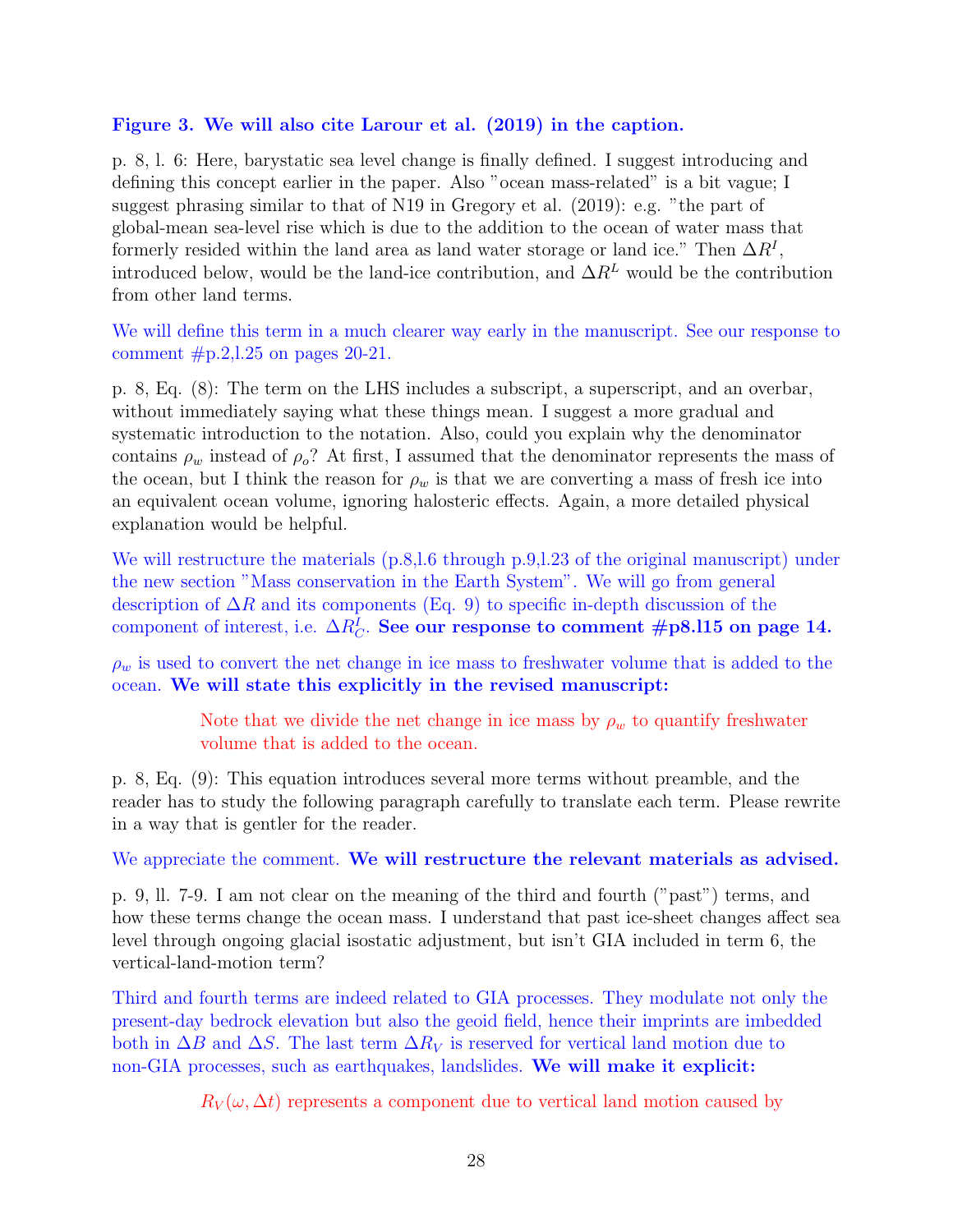### non-barystatic processes, such as earthquakes and landslides.

A more general comment: It could be easier for the reader if the text were organized from general to specific, instead of specific to general. That is, first define the various kinds of sea level rise, introduce notation, and state the various source terms. Then state that this paper is focused on  $R_C^I$ , as computed in equation (8) based on  $\Delta H_S$ . Finally, show how to compute  $\Delta H_S$ . This would be a fairly major rewrite, and I don't want to be too prescriptive, but it is challenging for readers to introduce basic concepts just a page or two before the conclusions.

We really appreciate this comment. We believe that the central focus of our paper is a new field  $\Delta H_S(\omega, \Delta t)$  for estimating ice sheet's contribution to sea level (Eq. 7 of the manuscript) and a newly-added generic level set  $\mathcal{T}(\mathcal{F})$  for tracking land-ocean interfaces in Earth System (see our response to comment  $\#P4.16$  on page 9). We are therefore reluctant to restructure the entire manuscript as suggested. However we will introduce a new section "Mass conservation in the Earth System" at p.8,l.6 of the original manuscript in order to put  $\Delta H_S$  and  $\mathcal T$  in a broader context of sea level change. See our response to comment #p8.l15 on page 14.

p. 9, l. 16: When  $\Delta M$  is described as a mass-conserving field, is this equivalent to saying that its global integral is zero? Also, is it strictly true that  $\rho_i \Delta H_S$  is equal to the change in ice mass at each location? Here, I'm wondering about the third term in Eq. (7); is that term associated with a change in the local mass per unit area?

The answer to all of these questions is "yes". The second term represents ice mass change per unit area, whereas the third represents the mass change per unit area within the ocean domain. We will explicitly mention that the global integral of  $\Delta M$  is zero:

We may define a mass conserving field

$$
\Delta M(\omega, \Delta t) = \rho_i \ \Delta H_S(\omega, \Delta t) + \rho_w \ \Delta R_C^I(\omega, \Delta t) \ \mathcal{O}(\omega, t + \Delta t),
$$

such that its global integral is zero.

p. 9, Conclusions: As mentioned above, it would be helpful to quantify the benefits of the new methods, e.g. by estimating the errors associated with the older methods.

### We will include the following:

For the case considered in this study, we find that the existing method underestimates the barystatic sea level change by about  $X\%$ .

#### Minor corrections

p. 1, l. 6: "and include the ice shelves and adjacent ocean mass." The phrasing is awkward. Please use a parallel grammatical construction.

We will completely rewrite the second half of the Abstract, highlighting the main goals of the paper and their implications. This sentence will not appear in the revised version. See our response to comment #p1.Abstract on pages 18-19.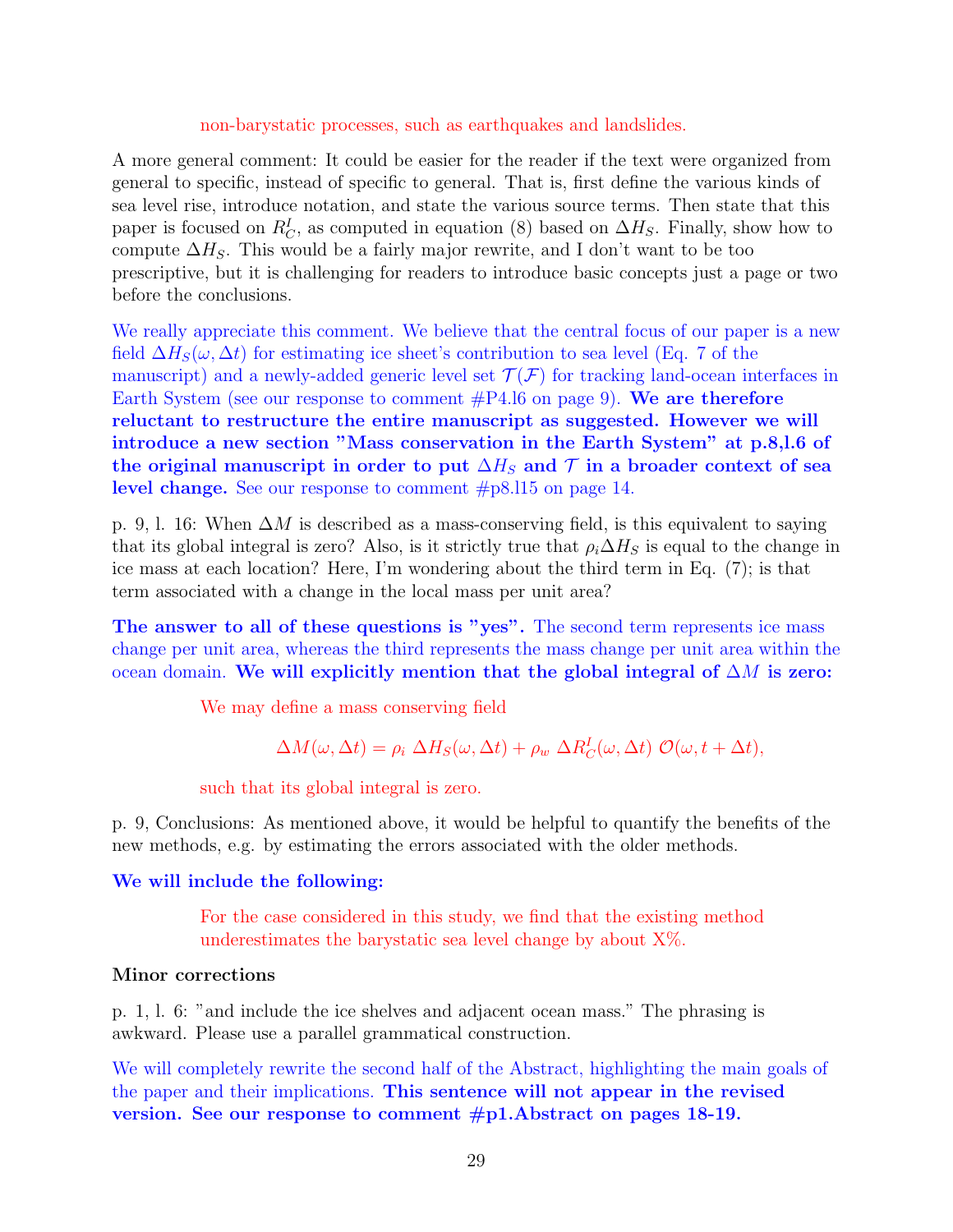- p.1, l. 7: "is"  $\rightarrow$  "can be"?
- p. 1, l. 15: "grounding line"  $\rightarrow$  "grounding lines"
- p. 1, l. 17: Delete "involved"
- p. 2, l. 2: "first order"  $\rightarrow$  "first-order"
- p. 2, l. 28: Delete "for"
- p. 3, l. 5: "refer"  $\rightarrow$  "refer to"
- p. 4, l. 30: "ice sheet driven"  $\rightarrow$  "ice-sheet-driven"
- p. 4, l. 32: "far field"  $\rightarrow$  "far-field"
- p. 5, l. 2: Add "the" after "estimate"
- p. 5, l. 20: "farfield"  $\rightarrow$  "far-field"
- p. 5, l. 26: Add a comma after "below"
- p. 6, l. 7: "predict"  $\rightarrow$  "predicts"
- p. 9, l. 15: Insert "the" before "ice sheet"
- p. 10, l. 6: "analyses"  $\rightarrow$  "analysis"

We will implement all of these suggestions.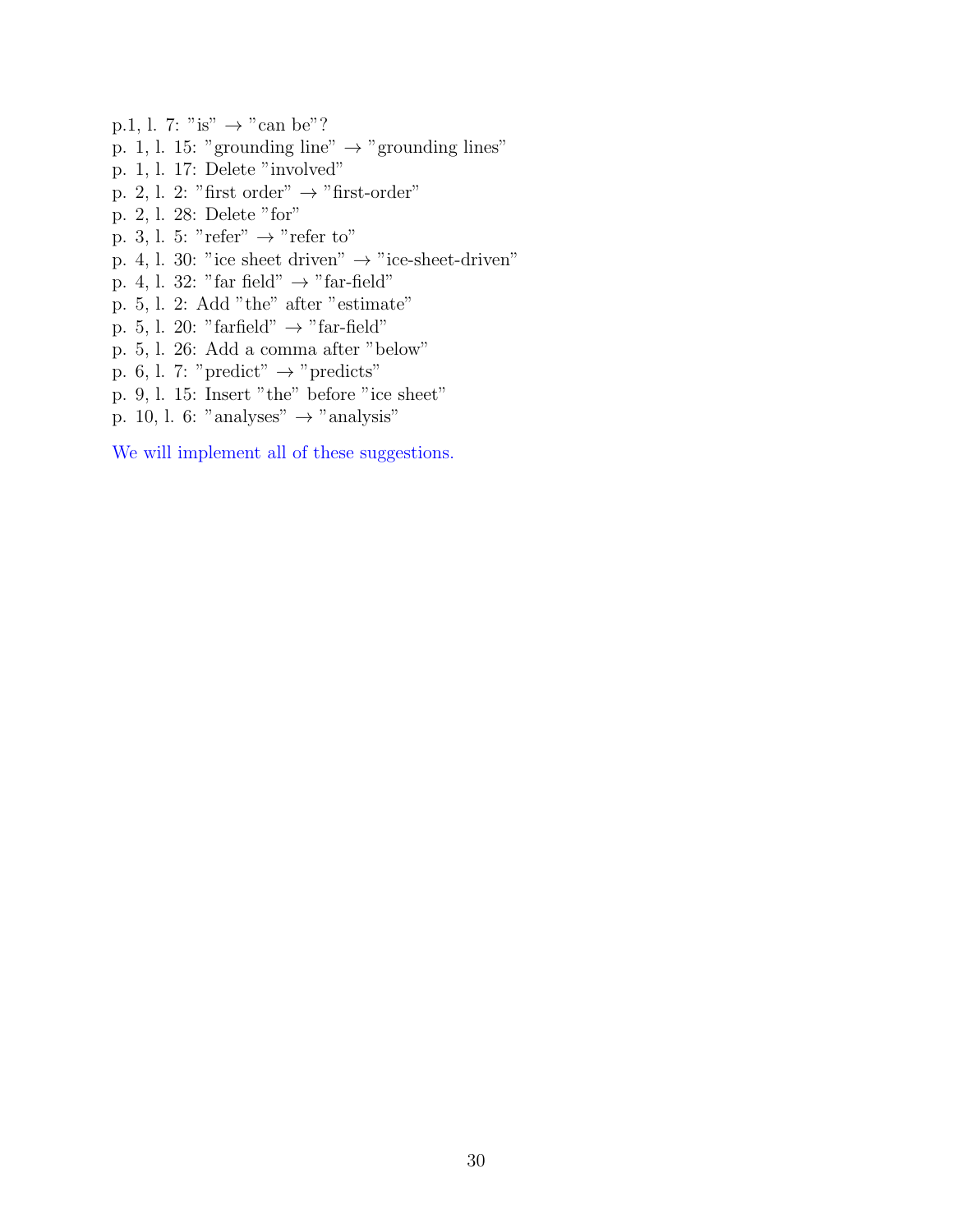# Referee  $#3$

The paper by Adhikari et al. presents a formalism to calculate the contribution of dynamic ice sheets to mean sea level by considering a changing sea-level, bedrock and land-ice-ocean mask. Compared to standard methods the contribution to mean sea level is computed from ice thickness and not from the height above flotation. The formalism is valid on all timescales, but the full benefit is on longer timescales. As there are currently huge efforts to include dynamic ice sheets in Earth system models the presented paper is a good reference.

Generally, I found the paper well written and structured with illustrative and clear figures. The paper is worth publishing in The Cryosphere but as the focus is rather technical it would fit much better to GMD. The current form of the manuscript lacks a bit in the presentation and clarity. Therefore, I have a few suggestions that should be addressed in a revised version.

We appreciate the positive and constructive review by the referee. Find our response to individual comments below. For questions that are similar to those from other referees, we kindly refer to corresponding responses that are already documented. Proposed changes to the manuscript are in red font.

1) I found the title a bit misleading to the content of the paper. I am missing the definition of "mass conservation" in the text. I also would like to see (e.g. with an example), if the formalism is mass-conserving (or better mass-conserving than traditional or other methods). Also, the only example in the manuscript was about calculating SLE relevant thickness changes rather than mass-conservation.

We will suitably modify the title of the manuscript. Referee  $#2$  also had a similar concern. See our response to comment  $\#p.1$ . Title on pages 17-18. As promised there, we will state what mass conservation means in the context of our formalism, and will provide example cases where mass conservation is violated. In terms of results, there is nothing really to show to justify mass conservation except to state that Eq. 10 takes  $\Delta H_S$  from Eq. 7 and  $\Delta R_C^I$  is computed using a global GRD (gravitational, rotational, deformational) solid Earth model, such that the global integral of  $\Delta M$  equals zero. See our response to comment  $\#p.9,1.16$  on page 29. We will add a mathematical overview of physical basis of GRD that determines the spatial pattern of  $\Delta R_C^I$  (i.e., spatial pattern of  $\Delta B$  and  $\Delta S$  and hence other derived fields and level sets). See our response to comment #p8.l15 on page 14 as well.

2) The Introduction should refer to Goelzer et al. (2020). You do very quick comparisons to Goelzer et al. (2020) on page7,line6 and 23, but I think the Introduction should clearly say what you are doing differently and why. This could be a motivation to release your new formalism. An appropriate discussion to Goelzer et al. (2020) is also missing. Additionally, from the Introduction it was not really clear to me what is actually wrong with the traditional methods, the order of error on SLE they could introduce and what you are now aiming to improve.

We will summarize the work of Goelzer et al. (2020) in the Introduction. We will also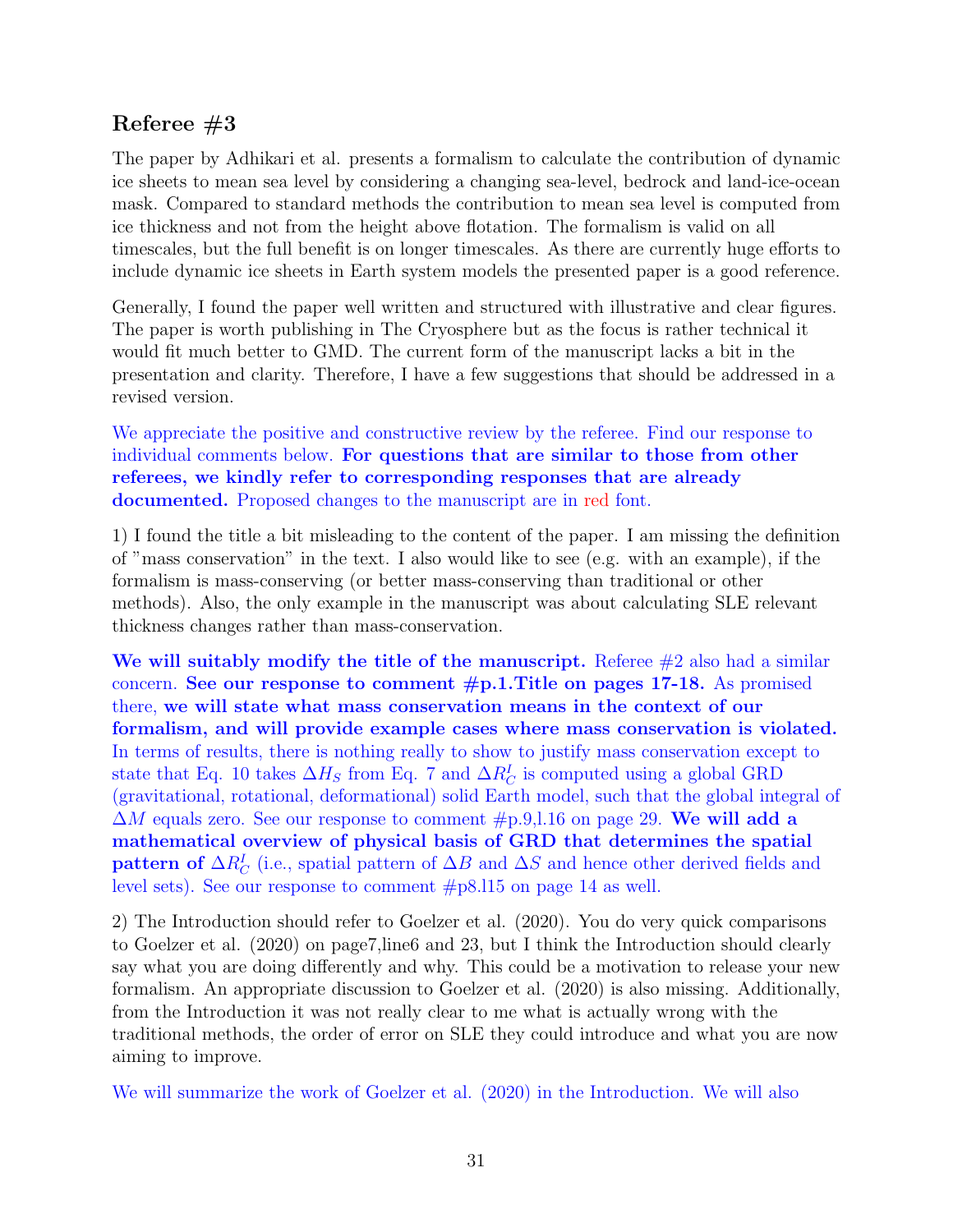point out the key limitations of existing methods. See our response to General Comments by Referee  $#1$  on pages 2-3. As for errors associated with the existing methods, kindly see our response to Referee #2's Summary on page 17.

3) Not sure if this could be really addressed, but it would be interesting to estimate the errors (i.e. traditional versus your formalism) of current projections of SLE from the two big ice sheets e.g. within the ISMIP6 framework (Antarctica: Seroussi et al., 2020; Greenland: Goelzer et al., 2020b). Or from current remote sensing products like IMBIE (Shepherd et al., 2019). My point here is, that I would get a better feeling for the error on e.g. different timescales, regional settings and how it differs for Greenland and Antarctica. The example based on the Larour et al. (2019) simulation is very helpful (see also my comment to  $P7,129ff$ ) but very specific – and, as I understood – not in line with current projections efforts. I do not strictly insist that you show an error for ISMIP6 or IMBIE, but as also commented below, I would like to have a better error estimate and its impact on current research (compare Fig. 3 in Goelzer et al. (2020)).

We appreciate the comment. This sounds like a great idea, but due to the lack of enough information in these dataset and model results, i.e.  $\Delta B(\omega, t)$  and  $\Delta S(\omega, t)$ , we really cannot evaluate  $\Delta H_S(\omega, t)$  (see Eq. 7). Computing  $\Delta B(\omega, t)$  and  $\Delta S(\omega, t)$  is out of the scope of this theoretical paper. That said, based on Larour et al. (2019), we have shown the results to highlight the improvement that our method makes over the existing method (Fig. 3). We will add a new panel that compares time series of barystatic sea-level change (see Eq. 8) due to  $\Delta H_S$  (our method) versus  $\Delta H_F$  (existing method). See also our response to comment #p.8,Fig.3 on pages 27-28.

## Minor comments:

P1,l8: I have not found in the text, which computational strategies you have simplified. What do you mean with computational strategies?

We will completely rewrite the latter half of the Abstract, and this sentence will not appear anymore. See our response to comment #p.1.Abstract on pages 18-19.

P2,l11: Why are "floating ice shelves, ice rises and rumples, and retrograde bedrock slopes" complex features?

We will slightly modify the phrasing:

...kilometer-scale geometric features, such as ice rises and rumples, rugged fjord geometries, and uneven bedrock topography...

We will not call these features complex. What we really meant to imply in this sentence, however, is that these kilometer-scale geometric features are not generally captured in the previous studies of evolving ice-bed-ocean interfaces, although they are absolutely essential to understand the dynamics of marine-based ice sheet. See our responses to comment #P2.l12 on page 5 and comment #p.2,l.8 on pages 19-20.

P2,l13: What is "traditional theory for ice-bedrock-ocean interface changes"?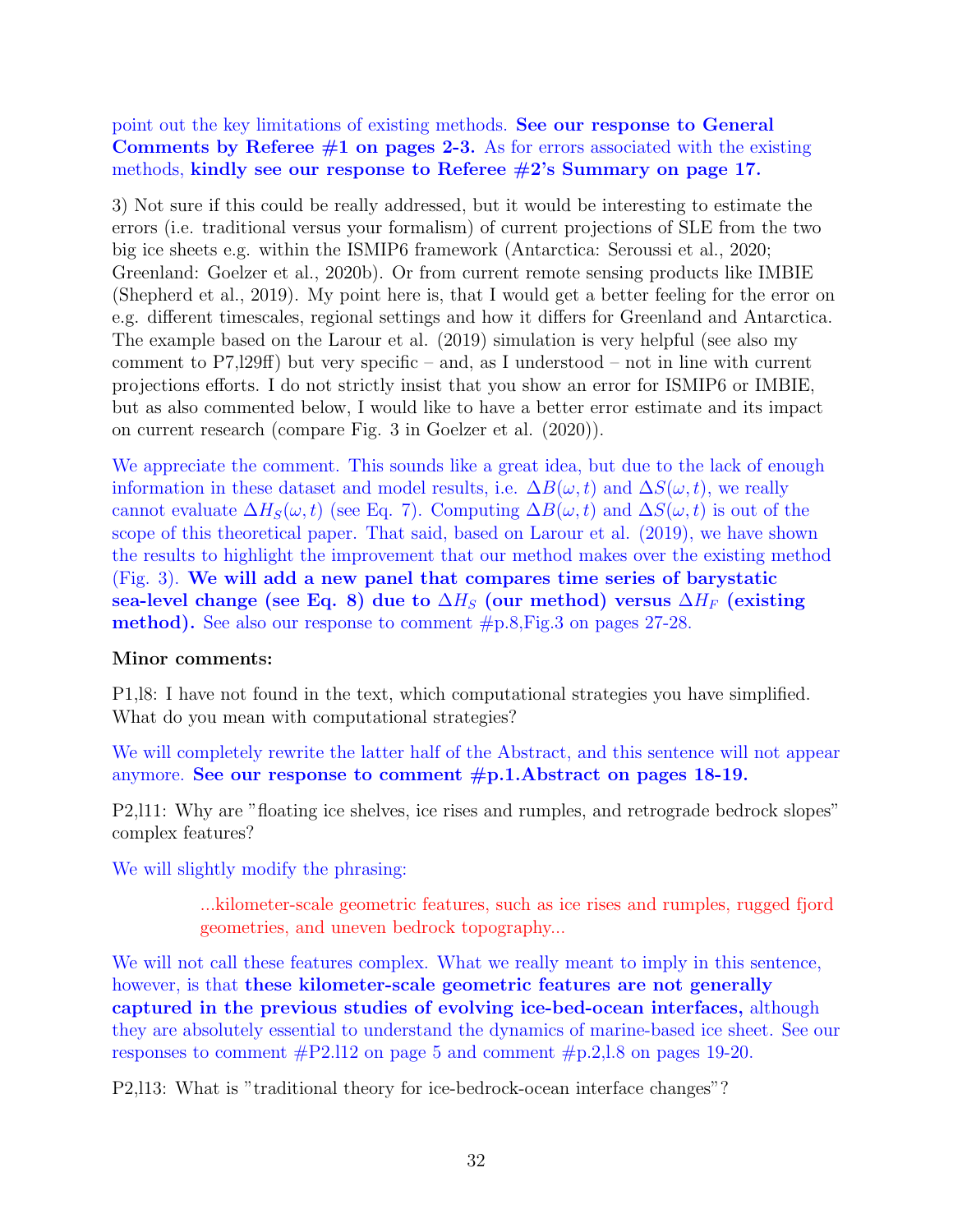This question is fully addressed in our response to comment  $#p.2, l.8$  on pages 19-20. See also our response to comment #P2.l13 on page 6.

P2,l18: "... that can be straightforwardly employed in any Earth System model"?. I think it would be worth to mention (somewhere), if this new formalism could be adopted to other disciplines (e.q. remote sensing, standalone ice sheet modelling). In the current form, it sounds the formalism in only valid/applicable in ESMs.

By design, the proposed formulation is very generic and we do not see why it cannot be applied for both (stand-alone) modeling and observational data. For example, definitions of land, ocean, and ice domains, as well as their interfaces (see newly added materials on P4.l6 on page 9) are valid in both realms. However, due to lack of modeled/observed data for some fields (e.g.,  $\Delta B$  and  $\Delta S$ ) some aspects of the formalism (e.g., Eq. 7) are best suited for ESMs. We will mention it explicitly in the manuscript. Also see our response to Referee #1 on page 3.

P4,l23: I cannot see from Eq. 4 that your new setup diverges from traditional approaches. Eq. 4 is a very common equation to define an ice-mask. On page5,line 25 you give another example of how the traditional setup differs from your setup. Maybe outlining the differences could be gathered together.

Agreed that Eq. 4 is the simplest and the most generic mathematical description of ice domain. We will simply delete this sentence. Also see our response to comment #p.4,l.23 on page 23.

Regarding "traditional" versus our setup: See our response to comment  $\#p.2, l.8$  on pages 19-20.

P5,l8: I don't understand this sentence. What is negative?

 $H_F$  is negative. We will clarify it in the revised manuscript. See our response to comment  $\#p.5$ , l.8 on pages 23-24.

P5,l9: "...hence contribute to sea level inversely." Maybe say sea-level drop/fall to avoid confusion.

Agreed. We will rephrase the sentence as suggested:

...this region, when physically connected to the ocean by oceanic water, can take up water and contribute to sea level fall.

P5,l10: I am not a native speaker, but are both "evolving" really needed?

We will rephrase the sentence.

P5,l25: Can you add a reference to a Figure after "show"?

We believe that line 26 is being refereed here, not 25. Considering this and Referee  $#1$ 's comment  $(\text{\#p5.26 on page 11})$ , we have decide to remove the phrase containing the quoted word. The new sentence will read: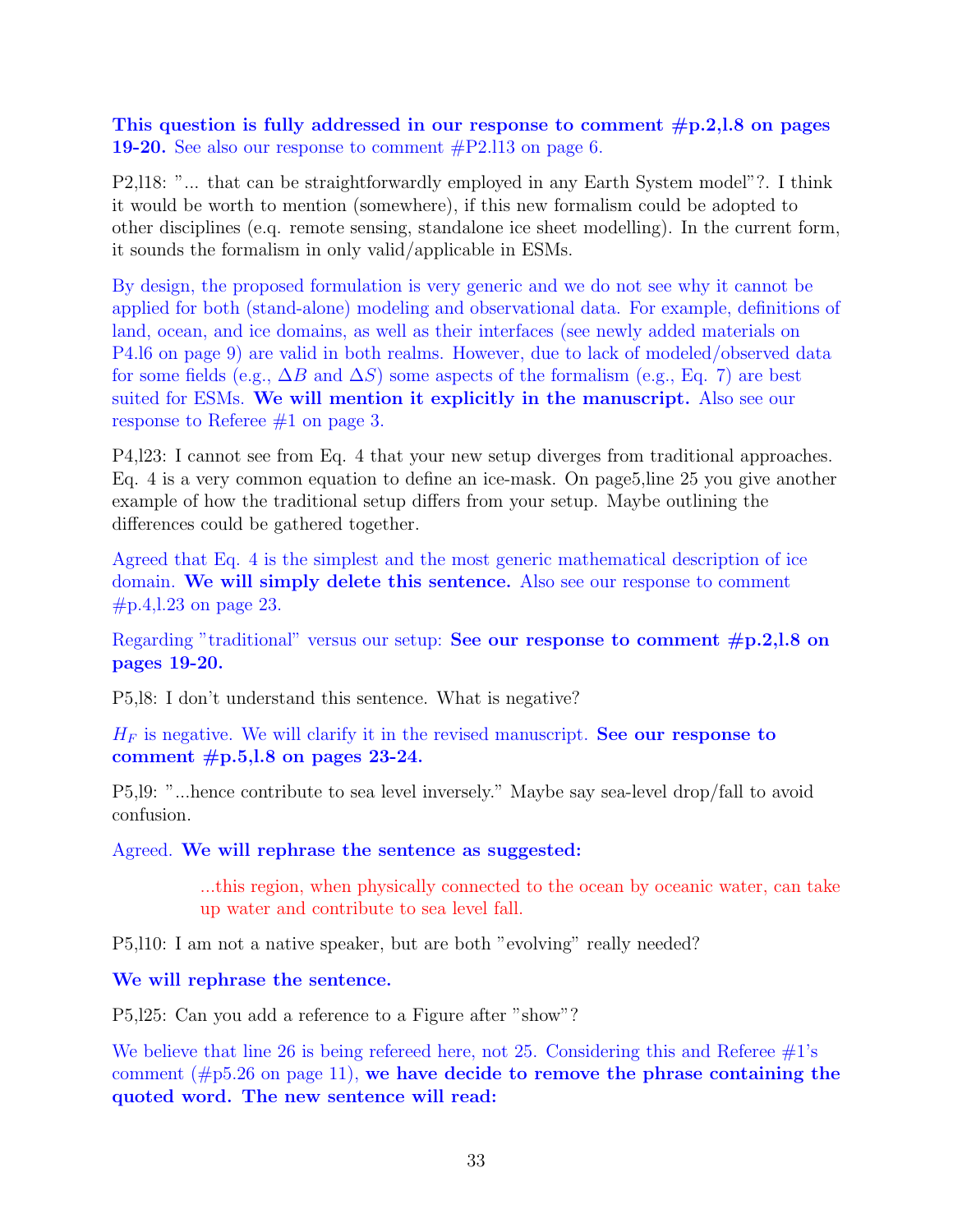This simplistic approach yields some error, particularly when evolving bedrock and mean sea level are considered (Larour et al., 2019; Goelzer et al., 2020).

P7,l4: "...and the elevations"?

Should be "at the elevations" as is in the manuscript. But, we understand the reviewer's confusion. We will simplify the sentence as follows:

> Where ice remains grounded at both times t and  $t + \Delta t$ , all of  $\Delta H(\omega, \Delta t)$ contributes to barystatic sea level change.

P7,l29ff: I would first describe the Larour et al. (2019) setup and then present the results. Can you give an integrated value (e.g. SLE) for both approaches to get a better feeling for the error? The simulations were run over 500 years. Why do you choose to present the results after 350 years?

Ok. We will restructure the paragraph as advised. There is no particular reason as to why we chose 350 years. We will use results after 500 years of model run in the revised manuscript. We will also provide the SLE (aka barystatic sea level change) estimates for both approaches.

P9,l6ff: The following paragraphs and Equations appeared very suddenly and without introducing their purpose. According to the title, I would expect Eq. 10 (the massconserving field M) is the main point in your paper. But this is not illustrated and somehow contradicts with your statement in the conclusion (p9,  $\frac{31-32}{3}$ ); here you say  $\Delta H_s$ is the main point. This is perhaps personal matter, but I found it a bit brutal to stop the results of the paper with these equations. An illustrative example on "implication of this new geometrical setup for sea level and solid Earth loading studies" (your comment on p2,l20) would make more sense to me.

We agree with the reviewer's assessment. Other reviewers also had similar opinion. As noted in our response to comment  $\#p8.115$  on page 14, we will introduce a new section "Mass conservation in the Earth System" at p8.16 of the original manuscript. We will begin by introducing  $\Delta R$  and many contributing processes (Eq. 9). We will then specify that we are interested in  $\Delta R_C^I$  and show its relationship to  $\Delta H_S$  (Eqs. 8 and 10). We will then highlight the need for mass conserving model of solid Earth in order to compute the spatial pattern of  $\Delta R_C^I$  and many other derived fields (including  $\Delta H_S$  itself) and level set  $\mathcal{T}(\mathcal{F})$ . See our response to comment #p.1.Title on page 17-18.

In conclusion we will equally highlight two of our key contributions:  $\Delta H_S(\omega, \Delta t)$ for estimating ice sheet's contribution to sea level and  $\mathcal{T}(\mathcal{F})$  for tracking land-ice-ocean interfaces in the Earth System. We will stress that their self-consistent solutions are only possible through a mass conserving system of ice sheet, solid Earth, sea level models.

Fig.3: What is the grey line? And in the caption: Is "conventional" == " traditional"? I guess yes. Please use the same wording in the whole text. Eq. 3 and 4: consider rewriting with "latex-cases".